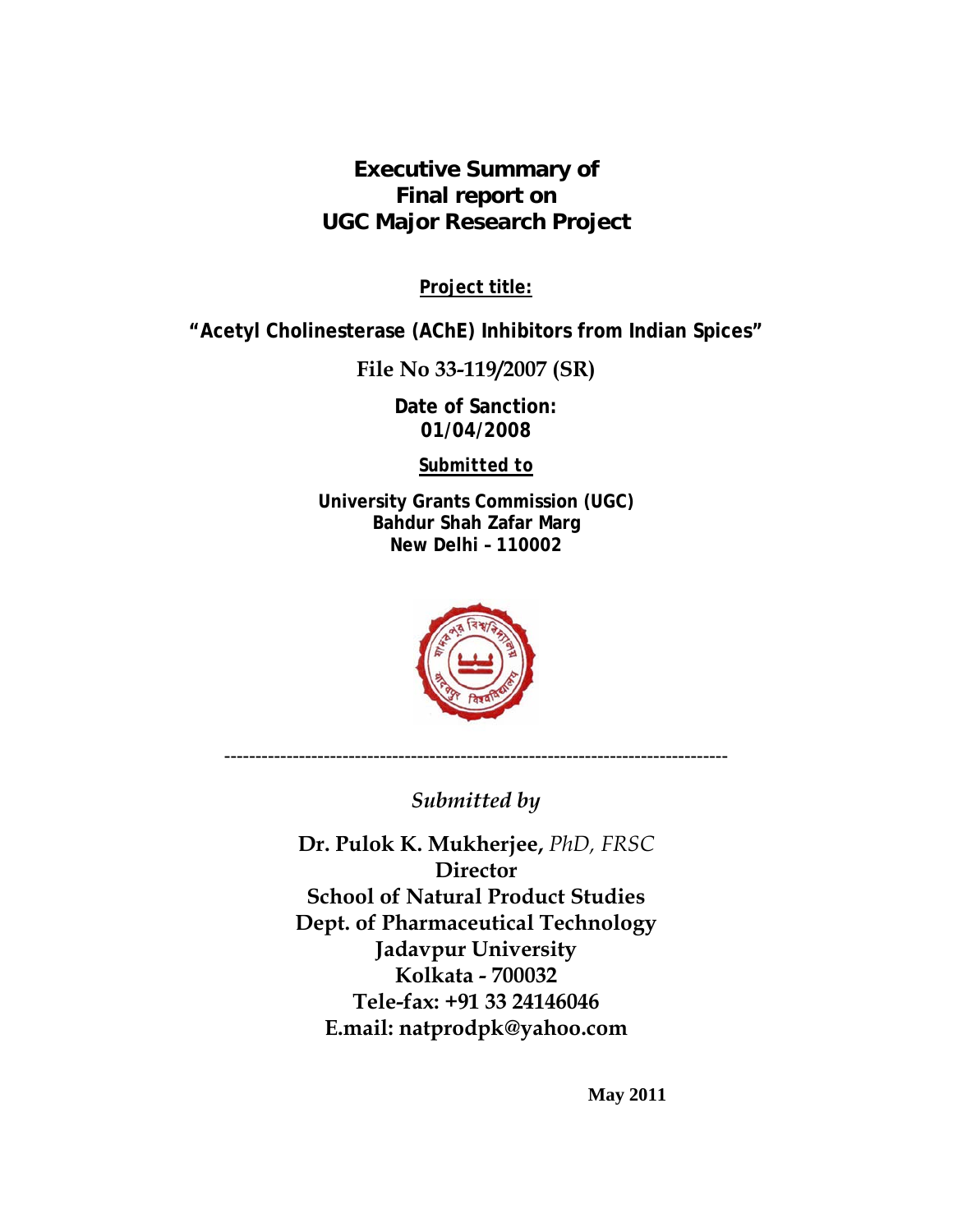# **Executive summary of final report on UGC Major Research Project**

|    | 1. NAME AND ADDRESS OF THE<br>PRINCIPAL INVESTIGATOR |                      | Dr. Pulok K. Mukherjee, PhD, FRSC<br>Department of Pharmaceutical Technology<br>Jadavpur University<br>Kolkata 700032, India.<br>Telephone/fax: +91-3324146046 |
|----|------------------------------------------------------|----------------------|----------------------------------------------------------------------------------------------------------------------------------------------------------------|
|    | 2. NAME AND ADDRESS OF THE<br><b>INSTITUTION:</b>    |                      | Department of Pharmaceutical Technology<br>Jadavpur University<br>Kolkata 700032, India.<br>Telephone/fax: +91-3324146046                                      |
|    | 3. UGC APPROVAL NO. AND DATE                         | $\ddot{\cdot}$       | F. No. 33-119/2007 (SR), Dated: 1/4/2008                                                                                                                       |
|    | <b>4. DATE OF IMPLEMENTATION</b>                     |                      | 1/4/2008                                                                                                                                                       |
| 5. | <b>TENURE OF THE PROJECT</b>                         |                      | $1/4/2008$ to $31/3/2011$                                                                                                                                      |
| 6. | <b>TITLE OF THE PROJECT</b>                          | $\ddot{\phantom{a}}$ | "Acetyl cholinesterase (AchE) inhibitors from<br>Indian Spices"                                                                                                |

# **7. Brief objective of the project:**

Considering the vast natural entity and the wide variability of the raw materials and the wide complexity of the phyto –constituents, the use of High Throughput Screening (HTS) techniques with de-replication of the extracts can play a lead role for the screening of natural products for a specific disease. This technique can be further correlated with another disorder to alleviate human suffering. Keeping this in view the main objective of this project is to develop HTS screening methodologies for the Alzheimer's diseases through acetyl cholinesterase inhibitory model with known Indian spices like Curcuma longa and Murraya koiengii with reported efficacy. Beside this other spices like Trigonella foenum greaecum (Fenugreek), Coriandrum sativam L. (Dhania), Cuminum cyminum L (Jeera) will be further evaluated for their inhibitory potential against AchE enzyme so as to get a lead for the Alzheimer's disease. Thus, the work is based on the combined approaches of exploitation and exploration of botanicals for the lead finding from Indian medicinal spices.

# **8. Brief report for the UGC major research project entitled: "Acetyl Cholinesterase (AChE) Inhibitors from Indian Spices" File No 33-119/2007 (SR)**

There are only few synthetic medicines with several adverse effects, available for treatment of cognitive dysfunction and memory loss associated with these diseases. A variety of plants has been reported to possess AChE inhibitory activity and so may be relevant to the treatment of neurodegenerative disorders such as AD. Hence, developing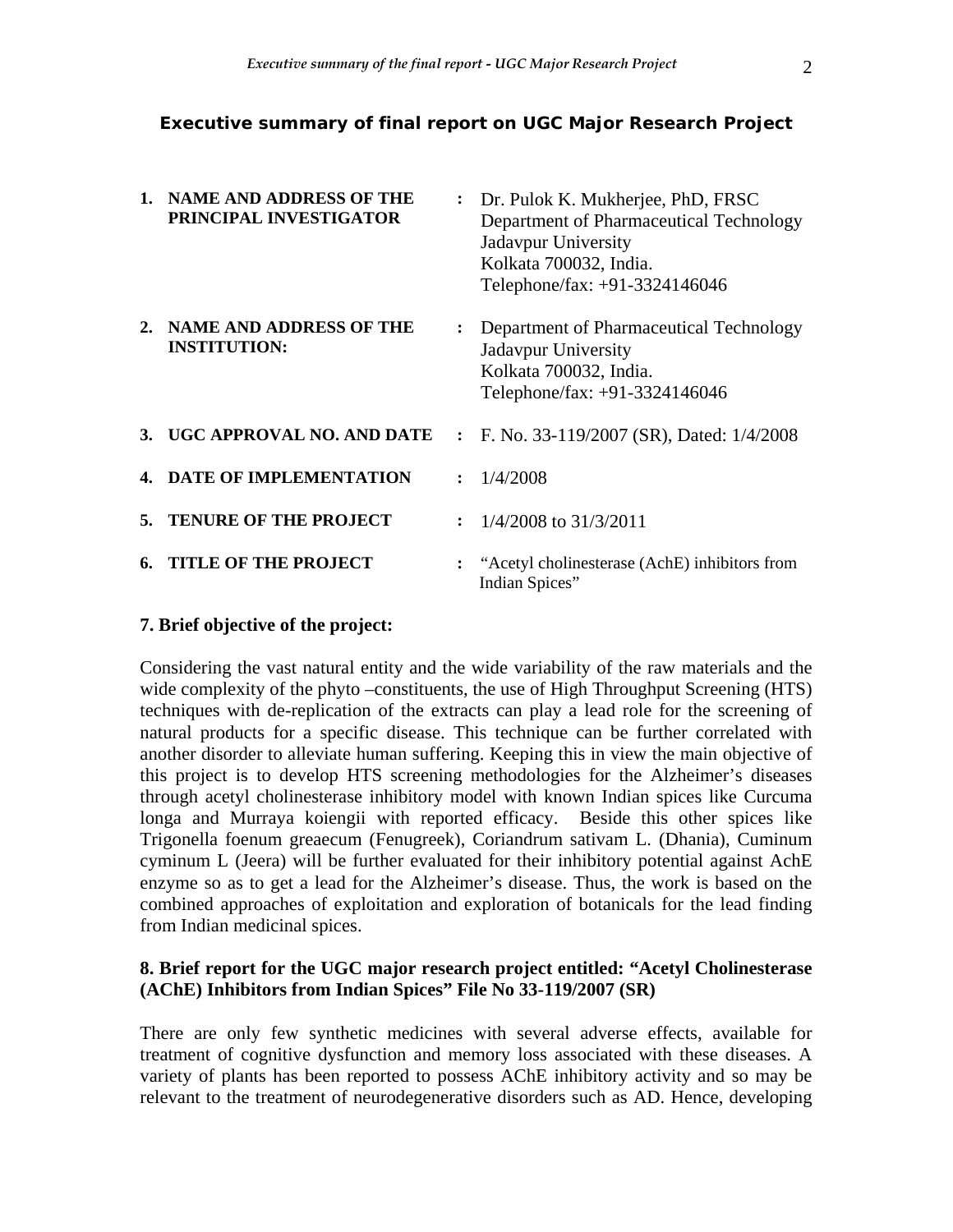potential AChE inhibitors from botanicals is the need of the day. This project has great impact in promotion and development of Indian food for health benefits particularly in the filed of Alzheimer's diseases (AD). It should be continued further in this context for the promotion and development of natural products. Major works on the present projects are as follows:

In this project we had selected 11 plants which are used as spices for food preparation in Indian population. These plants are *Trigonella foenum greaecum, Murraya koiengii, Illicium verum, Coriandrum sativam, Cuminum cyminum, Carum carvi, Elettaria cardamomum, Cinnamomum tamala, Eugenia caryophyllata, Trachyspermum copticu and Cinnamomum zeylanicum.* These plants have been subjected for hydroalcoholic extraction as well as the volatile oil was also isolated by stem distillation. These volatile oils are characterized by GCMS. The extracts and the volatile oils are standardized with HPLC and HPTLC with the respective marker compound. The extracts and volatile oils together with the marker compounds used for in vitro Pharmacological evaluation for Acetyl Cholinesterase (AChE) and Butaryl Cholinesterase (BChE) inhibition assay. They are also used for in vivo estimation of Brain Acetyl Cholinesterase (AChE) Activity. Most of the above mention spices, their extract, volatile oils and the marker compound found to inhibit Acetyl Cholinesterase. So the present investigation is useful to get a lead for the Alzheimer's disease as well as the beneficiary effect of the spices against the disease

# **Following Publications were made through this project:**

- 1. N. Satheesh Kumar , Pulok K. Mukherjee , S. Bhadra , B. P. Saha , B. C. Pal. 2009. Acetylcholinesterase inhibitory potential of a carbazole alkaloid, mahanimbine, from Murraya koenigii. [Phytotherapy Research](http://www3.interscience.wiley.com/journal/12567/home) 24; 629 – 631.
- 2. N. SatheeshKumar, P. Mukherjee, S. Bhadra, B. Saha. 2010. Acetylcholinesterase enzyme inhibitory potential of standardized extract of Trigonella foenum graecum L and its constituents. Phytomedicine, 17( 3), 292-295.
- 3. Lead finding for Acetyl cholinesterase Inhibitors from natural origin: Structure activity relationship and scope. Pulok K Mukherjee, N. Satheeshkumar, M. Venkatesh, S. Ponnusankar, 2011. Mini Reviews in Medicinal Chemistry, Volume 11, Number 3, 247-262(16).

**Dr. Pulok K. Mukherjee** Principal Investigator Director, School of Natural Product Studies, Department of Pharmaceutical Technology, Jadavpur, Kolkata - 700032, India.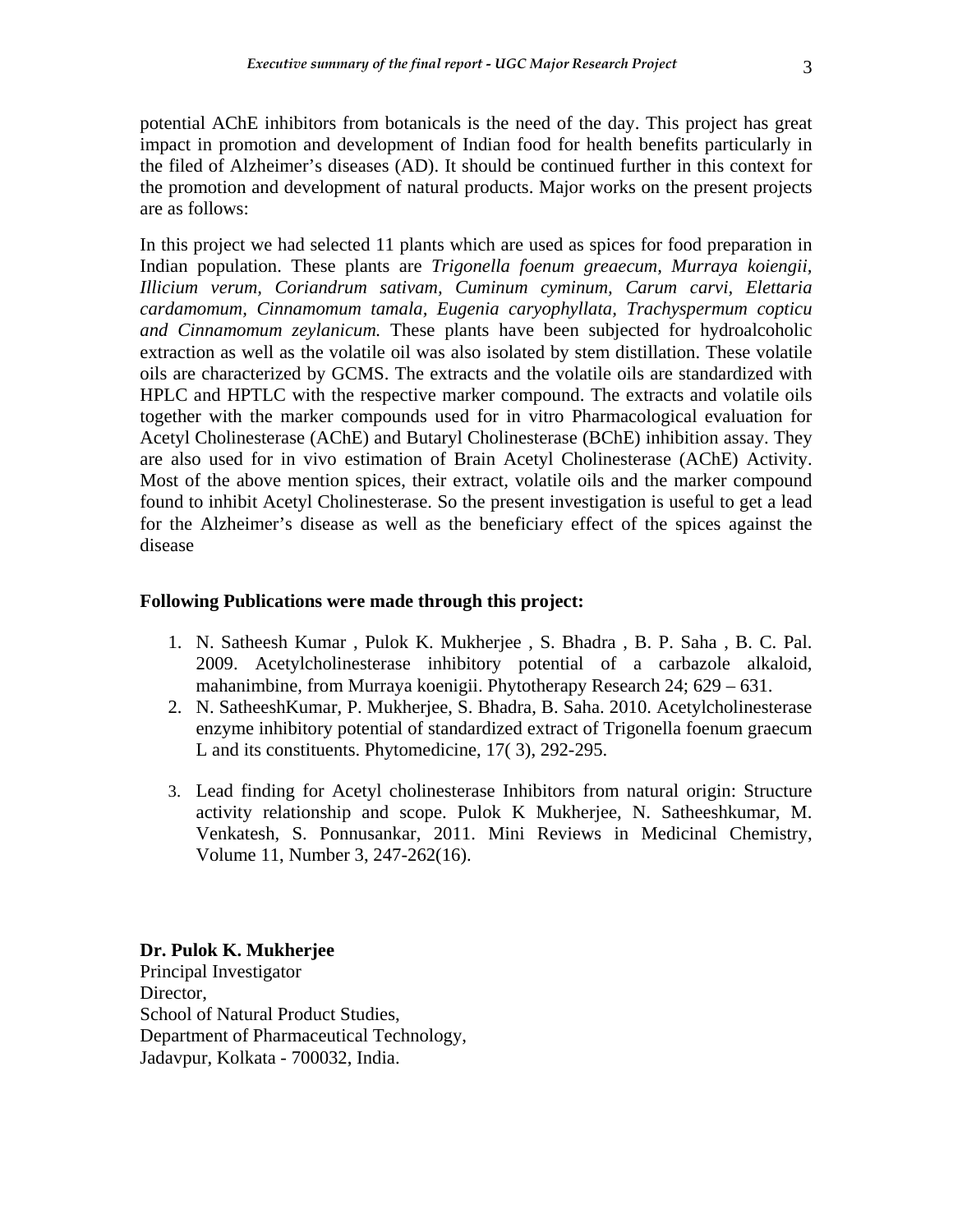# *SHORT COMMUNICATION* **Acetylcholinesterase Inhibitory Potential of a Carbazole Alkaloid, Mahanimbine, from** *Murraya koenigii*

**N. Satheesh Kumar1 , Pulok K. Mukherjee1 \*, S. Bhadra1 , B. P. Saha.1 and B. C. Pal2**

1 School of Natural Product Studies, Department of Pharmaceutical Technology, Jadavpur University, Kolkata – 700032, India 2 Medicinal Chemistry Division, Indian Institute of Chemical Biology, Kolkata – 700032, India

**In the search for acetylcholinesterase (AChE) inhibitors from Indian medicinal plants, via bioassay-guided isolation, a carbazole alkaloid, mahanimbine [3, 5-dimethyl-3-(4- methylpent-3-enyl)-11H-pyrano [5, 6-a] carbazole], was isolated from the petroleum ether extract of the leaves of** *Murraya koenigii***. Inhibition of AChE was evaluated based on Ellman's method using 96-well microplate readers. Mahanimbine inhibited AChE activity in a dose-dependent manner with an IC<sub>50</sub> value of**  $0.03 \pm 0.09$  **mg/mL, while galantamine was used as a standard. The AChE inhibitory activity of this carbazole alkaloid has not been reported so far, and this study is the first to reveal this activity in carbazole alkaloid mahanimbine, isolated from** *Murraya koenigii***. Copyright © 2009 John Wiley & Sons, Ltd.**

*Keywords: Murraya koenigii*; mahanimbine; acetylcholinesterase inhibition; AChE; spices; carbazole alkaloid; Indian medicinal plant.

# **INTRODUCTION**

Alzheimer's disease (AD) is characterized by a progressive degeneration of brain tissue and is the most common cause of dementia among the elderly throughout the world (Mukherjee *et al*., 2007a). Inhibition of acetylcholinesterase (AChE) in the brain enhances acetylcholine activity, which is one of the main strategies in the clinical management of AD. Natural products have already established themselves as an excellent source for AChE inhibitors, including galantamine, huperzine (Perry, 1986). Several reports on the search for AChE inhibitors from natural resources have been made from our laboratory (Mukherjee *et al*., 2007b; 2007c; 2007d). *Murraya koenigii* (L.) Spreng. (Rutaceae) is well known to Indian kitchens as a spice for its characteristic flavor and aroma. Leaves of this plant have been found to have a marked effect on the central nervous system and have been reported for the treatment of epilepsy (Joseph and Peter, 1985), antioxidant (Yukari *et al*., 2003), immunomodulatory (Shah *et al*., 2008), CNS stimulant (Adeleke *et al*., 2004), anti-amnesic (Vasudevan and Parle, 2009) and anti-inflammatory activities (Ramsewak *et al*., 1999). Mahanimbine has been found to inhibit cell cycle (M-phase) and possess apoptotic effect against cancerous cell line (Ito *et al.*, 2006). The

\* Corresponding author: Pulok K. Mukherjee, PhD, FRSC, Director, School of Natural Product Studies, Department of Pharmaceutical Technology, Jadavpur University, Kolkata – 700032, India. E-mail: pknatprod@yahoo.co.in

**Sponsor(s):** i) Department of Science and Technology, Government of India, New Delhi, through the Science & Engineering Research Council [SERC] project grant [F. No.-SR/SO/HS-11/2008]. ii) University Grant Commission [UGC], Government of India, [File No 33-119/2007 (SR)].

present study dealt with the evaluation of the AChE inhibitory potential of different extracts and mahanimbine (**1**) isolated from the leaves of *Murraya koenigii*.

# **MATERIALS AND METHODS**

**Plant materials.** *Murraya koenigii* leaves were collected from local fields in Erode, Tamil Nadu, India and authenticated by Dr S. Rajan, Field Botanist, Medicinal Plants Collection Unit, Ooty, Government of India. A voucher specimen of the plant material (SNPS–1037) has been retained in the herbarium of the school of Natural Products Studies, at Jadavpur University, India for future reference.

**Chemicals and standards.** Acetylthiocholine iodide (ATCI), AChE from bovine erythrocytes, 5, 5-dithiobis [2-nitrobenzoic acid] (DTNB), galantamine (purity  $\geq$ 94%) was obtained from Sigma (Poole, UK). Methanol, petroleum ether  $(60:80)$  and all other organic solvents (analytical reagent grade) were purchased from Merck, Mumbai, India.

**Instrumentation.** The identification and quantification of the isolated compound were carried out using  ${}^{1}$ H-NMR and  ${}^{13}$ C-NMR (500 MHz) spectra, which were recorded on a Bruker AM600 FT-NMR spectrometer with tetramethylsilane (TMS) as internal standard and deuterated DMSO-d6. The mass spectrum was obtained on a JMDS-300 instrument. TLC was performed over plates made of silica gel G (Merck, Mumbai, India). Column chromatography was performed on silica gel (200–400 mesh). AChE *in vitro* assay was performed by BioRad microplate reader.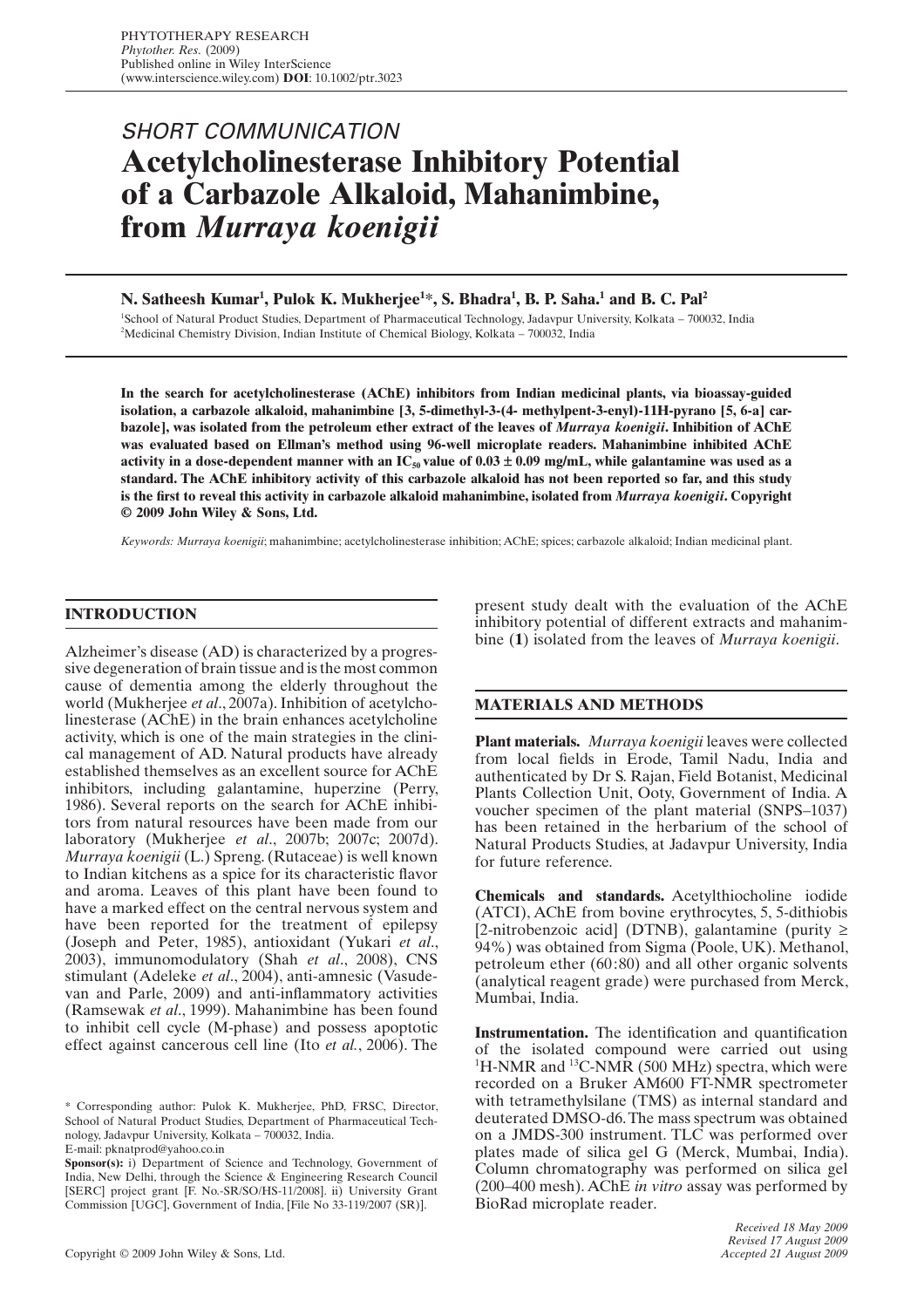**Extraction and isolation.** Dried leaves of *Murraya koenigii* (1 kg) were extracted with 80% methanol (2 L). The filtrate was evaporated *in vacuo* to get a dark brownish semi solid residue. The resultant methanol extract (30 g) was successively extracted with petroleum ether  $(6.2 \text{ g})$  and CHCl<sub>3</sub>  $(5.4 \text{ g})$  and subjected for *in vitro* AChE inhibition activity. The petroleum ether fraction showed better inhibition than the methanol and chloroform fractions. The petroleum ether fraction was then subjected to column chromatography (15 cm in length, 4 cm I.D) using gradient elution of petroleum ether and CHCl3. Each fraction collected was tested for the presence of alkaloids by Mayer's test and Dragendroff's test and then assayed for *in vitro* AChE inhibition activity. The most potent fractions F12–23 were pooled together and subjected to preparative TLC with the mobile phase of petroleum ether: CHCl<sub>3</sub>  $(6.5:3.5 \text{ v/v})$  for the isolation of Compound  $(1)$   $(13 \text{ mg})$ . Compound (**1**) was identified as mahanimbine by comparing the NMR and Mass spectral data with previously published literature (Roy and Chakraborty 1974; Ramsewak *et al.*, 1999).

**Thin layer chromatography (TLC) with bioassay detection for AChE inhibition.** The TLC with bioassay detection for AChE inhibition was modified from the study of Rhee *et al*. (2001). Briefly, petroleum ether extract (10 mg/mL) and isolated Compound 1 (1 mg/mL) were chromatographed over silica gel plate  $F_{254}$  (Merck, Darmstadt, Germany) by using  $50:50$ petroleum ether: chloroform solvent system (v/v) and the plates were subjected to AChE inhibition assay based on the method of Ellman *et al*. (1961). The plate was sprayed with DTNB/ATCI reagent (1 mM DTNB and 1 mM ATCI) until the silica was saturated with the solvent, but not so much that the spots ran off. It was allowed to dry for 3–5 min and then 3 U/mL of enzyme solution was sprayed. A yellow background appeared, with white spots for inhibiting compounds becoming visible after 5 min. These were observed and recorded within 15 min because they disappeared in 20–30 min. Another plate (treated as above) was sprayed at the same time for false-positive detection in each case. White spots on the yellow background were recorded and the results were compared with the results of TLC assay. If white inhibitory spots observed in the TLC assay were also seen as white spots in the false-positive activity assay, it was considered as false positive activity. If white spots were seen only in the TLC assay, and not in the false-positive activity assay, it was considered to be true activity.

**Enzyme assay.** AChE inhibitory activity was measured for methanol, petroleum ether, chloroform extracts and mahanimbine isolated from *Murraya koenigii*. Galantamine was used as the standard AChE inhibitor. AChE activity was measured using a 96-well microplate reader (Ellman *et al*., 1961; Mukherjee *et al*., 2007b; 2007c). The enzyme hydrolyzes the substrate acetylthiocholine resulting in the product thiocholine which reacts with Ellman's reagent (DTNB) to produce 2-nitrobenzoate-5-mercaptothiocholine and 5-thio-2-nitrobenzoate which can be detected at 405 nm. In the 96-well plates, 125 µL of 3 mM DTNB, 25 µL of 15 mM ATCI,  $50 \mu L$  of buffer and 25  $\mu L$  of sample dissolved in phosphate buffer were added. The absorbance was measured at 405 nm every 13 s for 65 s. 25 µL of 0.22 U/mL of AChE enzyme was then added and the absorbance was again read every 13 s for 104 s. The absorbance was read using a BioRad microplate reader at 405 nm. Absorbance was plotted against time and enzyme activity was calculated from the slope of the line so obtained and expressed as a percentage compared to an assay using a buffer without any inhibitor.

# **RESULT AND DISCUSSION**

Bioassay guided isolation of the petroleum ether extract of *Murraya koenigii* leaves led to the separation of several fractions (10 mL each). Based on *in vitro* AChE inhibitory activity and the presence of alkaloids (positive Mayer's test and Dragendroff's test) the fractions F12–F23 were found to be most active. Further purification of fraction (F12–F23) led to the isolation of Compound 1.

Compound (**1**) was a white solid, mp 88–90°C and found to be spectroscopically pure as determined from its <sup>1</sup>H and <sup>13</sup>C NMR spectra. <sup>1</sup>H NMR:  $\delta$  1.49 (3H, s, 3′-Me), 1.57 (3H, s, 7′-Me), 1.65 (3H, s, 7′-Me), 1.71– 1.78 (2H, m, 4′-CH2), 2.13–2.19 (2H, m, 5′-CH2), 2.33  $(3H, s, 3-Me), 5.11$  (1H, t, J = 6 Hz, 6'-H), 5.65 (1H, d,  $J = 12$  Hz, 2'-H), 6.64 (1H, d, J = 12 Hz, 1'-H), 7.16 (1H, t, J = 6.9 Hz, 6H), 7.27 (1H, t, J = 5.1 Hz, 7H), 7.36 (1H, d, J = 7.8 Hz, 7H), 7.36 (1H, d, J = 7.8 Hz, 8H), 7.65 (1H, s, 4H), 7.90 (1H, d, J = 7.8Hz, 5H), 7.87 (1H, s, -NH).  $13C$  NMR: δ 15.99 (3′-Me), 17.50 (7′-Me), 21.90 (C-4′), 25.41 (7′-Me), 25.85 (3-Me), 39.79 (C-5′), 78.16 (C-3′), 101.06 (C-8), 109.02 (C-7′), 112.14 (C-6′), 116.72 (C-4a), 117.30 (C-5a), 117.59 (C-4), 118.19 (C-1), 119.26 (C-5), 119.29 (C-6), 121.27 (C-7), 125.07 (C-2′), 128.40 (C-1′), 131.60 (C-3), 135.07 (C-9a), 139.67 (C-8a), 150.01 (C-2). MS (m/z, % intensity): m/z 331 (M+, 17), 316 (4), 248  $(100)$ , 218 (5), 204 (8), 69 (4), 55 (4), C<sub>23</sub>H<sub>25</sub>NO. It was identified as mahanimbine,  $C_{23}H_{25}NO$ , by comparison of its <sup>1</sup>H and <sup>13</sup>C NMR and Mass spectral data (Roy and Chakraborty 1974; Ramsewak *et al.*, 1999).The structure of carbazole alkaloid mahanimbine (**1**) isolated from *Murraya koenigii* has been shown in Fig. 1.

# **AChE Inhibitory Activity of** *Murraya koenigii*  **extracts and Compound (1) TLC assay**

The extract showed several inhibiting spots in the TLC assay but no corresponding false positive spot. The extract was therefore fractionated over a solvent system of petroleum ether: chloroform  $(100:0$  to  $0:100)$  for the isolation of active Compound (1) identified as mahanimbine. The petroleum ether extract (10 mg/mL) and isolated Compound 1(1 mg/mL) were spotted in another TLC plate and was developed in the mobile phase



**Figure 1.** Mahanimbine (**1**).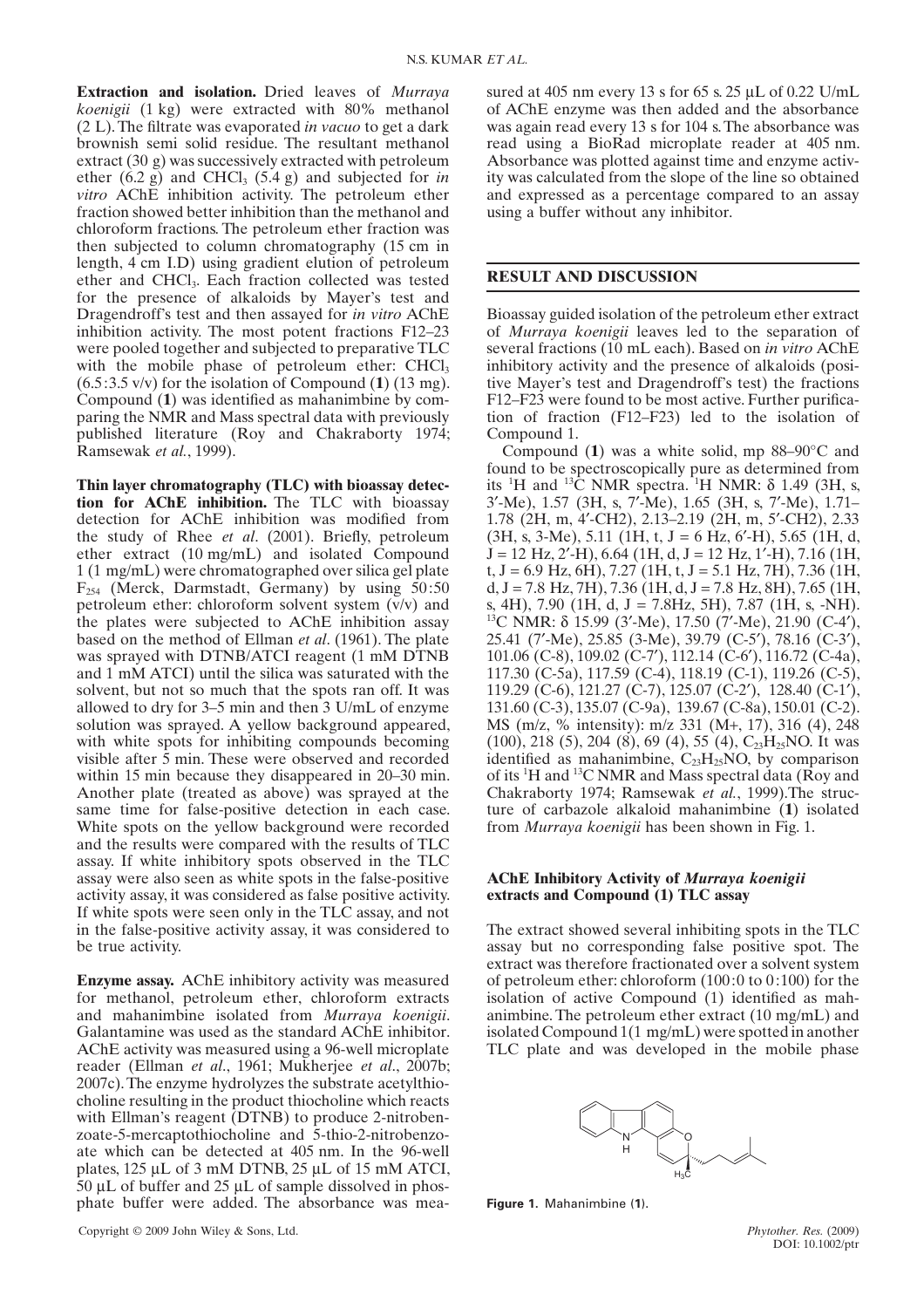hexane: chloroform  $(6.5:3.5 \text{ v/v})$ . Peak number 2 showed a white inhibitory spot on the TLC assay but no false positive spot and confirmed the real active Compound (**1**).

# **Enzyme assay**

The results of *in vitro* AChE inhibitory activity data of *Murraya koenigii* and the isolated Compound (**1**) were expressed as  $IC_{50}$  values. The  $IC_{50}$  values for the methanol, petroleum ether, chloroform extract and mahanimbine were  $0.15 \pm 0.01$  mg/mL,  $0.07 \pm 0.04$  mg/mL,  $0.12 \pm$ 0.02 mg/mL and  $0.03 \pm 0.09$  mg/mL, respectively. The petroleum ether extract showed a better AChE inhibitory activity probably due to the presence of several alkaloids in this extract which was further supported by the results of TLC assay. The dose-response relationship of the extracts, isolated constituent mahanimbine and galantamine has been shown in Fig. 2. Galantamine was used as standard showed an IC<sub>50</sub> value of 0.006  $\pm$ 0.001 mg/mL. *Murraya koenigii* has been used as a very popular spice in Indian delicacies over the years, and provides nutritional as well as several medicinal values as discussed earlier. This study further explores the AChE inhibitory activity of the extract and mahanimbine isolated from it. Thus this study substantiates further the effect of this plant on central nervous system

- Adeleke CA, Gbola O, Verspohl JE, Ezekiel OI, Omisore NOA, Bergenthal D, Kumar V, Adesina SK. 2004. Evaluation of the ethnomedical Claims of *Murraya koenigii*. *Pharm Biol* **42**: 610–620.
- Ellman GL, Lourtney DK, Andres V, Gmelin G. 1961. A new and rapid colorimetric determination of acetylcholinesterase activity. *Biochem Pharmacol* 7: 88–95.
- Ito C, Itoigawa M, Nakao K, Murata T, Tsuboi M, Kaneda N, Furukawa H. 2006. Induction of apoptosis by carbazole alkaloids isolated from *Murraya koenigii*. *Phytomedicine* **13**(5): 359–365.
- Joseph S, Peter KV. 1985. Curry leaf: perennial nutritious, leafy vegetable. *Econ Bot* **39**: 68–73.
- Mukherjee PK, Kumar V, Mal M, Houghton PJ. 2007a. Acetyl cholinesterase inhibitors from plants. *Phytomedicine* **4**: 289–300.
- Mukherjee PK, Kumar V, Mal M, Houghton PJ. 2007b. *In vitro* acetylcholinesterase inhibitory activity of essential oil and its main constituents of *Acorus calamus*. *Planta Med* **73**: 283–285.
- Mukherjee PK, Kumar V, Houghton PJ. 2007c. Screening of Indian medicinal plants for acetylcholinesterase inhibitory activity. *Phytother Res* **21**: 1142–1145.
- Mukherjee PK, Ahamed N, Kumar V, Mukherjee K, Houghton PJ. 2007d. Protective effect of biflavones from *Araucaria*



[Me = methanolic extract, Pe = petroleum ether extract, Ce - Chloroform extract. Each point represents the mean of the values obtained from three independent experiments].

**Figure 2.** The dose-response relationships of the extracts, bioactive constituent mahanimbine and standard galantamine.

(Adeleke *et al*., 2004) and as an anti-amnesic agent (Vasudevan and Parle, 2009).

## **Acknowledgements**

The authors wish to express their gratitude to the Department of Science and Technology, Government of India for financial support through SERC project grant [F. No.-SR/SO/HS-11/2008. Thanks are also due to the University Grant Commission [UGC], Government of India, for providing the financial assistance to the School of Natural Product Studies, JU. File No 33-119/2007 (SR).

# **REFERENCES**

*bidwillii* Hook in rat cerebral ischemia/reperfusion induced oxidative stress. *Behav Brain Res* **178**: 221–228.

- Perry EK. 1986. The cholinergic hypothesis, ten years on. *Br Med Bull* **42**: 63–69.
- Ramsewak RS, Nair MG, Strasburg GM, De Witt DL, Nitiss JL. 1999. Biologically active carbazoles alkaloids from *Murraya koenigii*. *J. Agric. Food. Chem* **47**: 444–447.
- Rhee IK, Meent MV, Ingkaninan K, Verpoorte R. 2001. Screening for acetylcholinesterase inhibitors from Amaryllidaceae using silica gel thin–layer chromatography in combination with bioactivity staining. *J Chromatogr A* **915**: 217–223.
- Roy S, Chakraborty DP. 1974. Mahanimbine from *Murraya koenigii* Spreng. *Phytochemistry* **13**: 2893.
- Shah AS, Wakade AS, Juvekar AR. 2008. Immunomodulatory activity of methanolic extract of *Murraya koenigii* (L) Spreng. Leaves. *Indian J Exp Biol* **46**: 505–509.
- Vasudevan M, Parle M. 2009. Antiamnesic potential of *Murraya koenigii* leaves. *Phytother Res* **23**(3): 308–316.
- Yukari T, Hiroe K, Nordin HJL, Nobuji N. 2003. Comparison of Antioxidative Properties of Carbazole Alkaloids from *Murraya koenigii* Leaves. *J Agric Food Chem* **51**: 6461– 6467.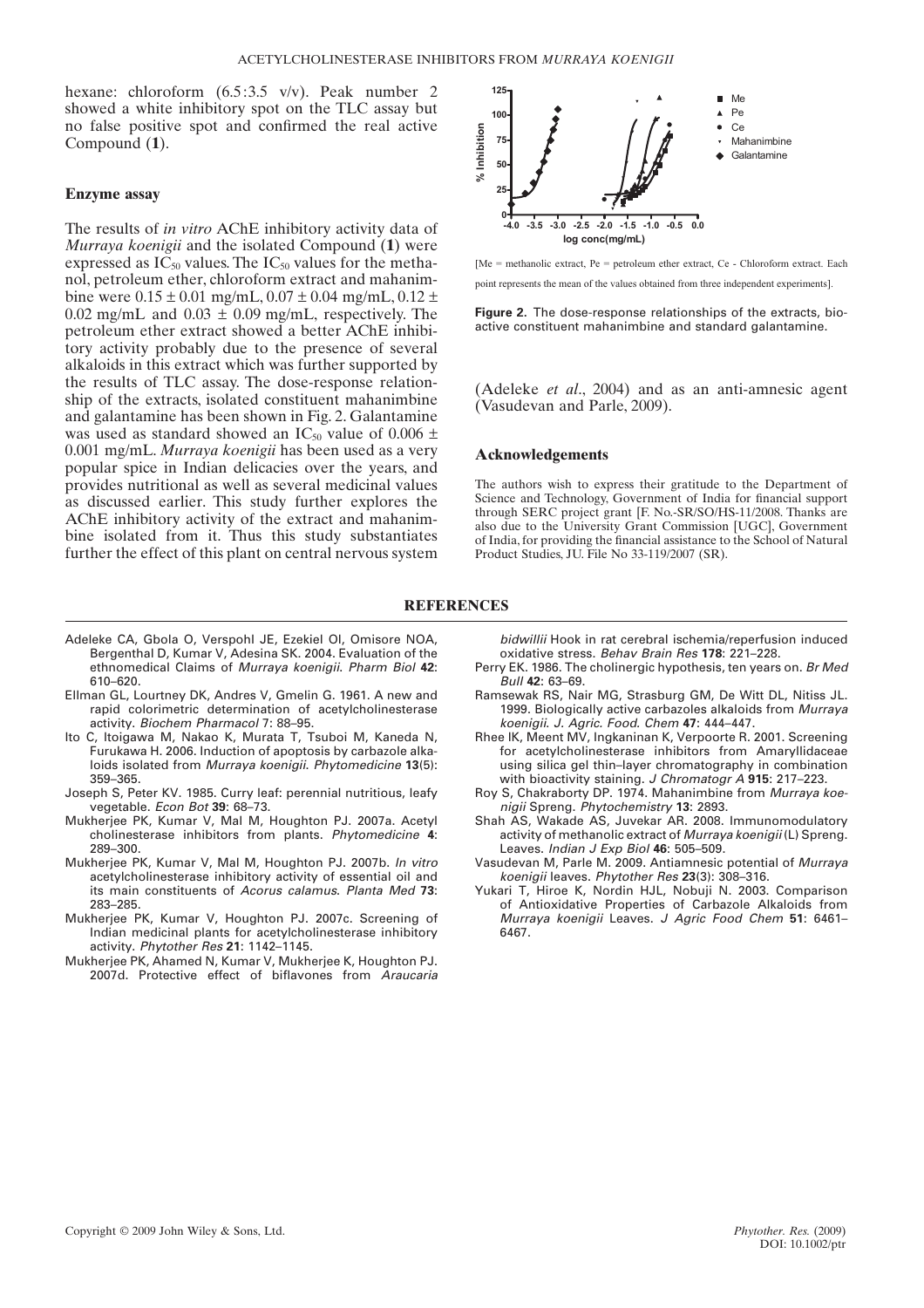Contents lists available at ScienceDirect

# Phytomedicine



journal homepage: <www.elsevier.de/phymed>

# Acetylcholinesterase enzyme inhibitory potential of standardized extract of Trigonella foenum graecum L and its constituents

# N. SatheeshKumar, Pulok K. Mukherjee \*, S. Bhadra, B.P. Saha

School of Natural Product Studies, Department of Pharmaceutical Technology, Jadavpur University, Kolkata 700032, India

#### article info

# **ABSTRACT**

Keywords: Enzyme inhibition Acetylcholinesterase TLC bioassay detection Trigonella foenum graecum L **Trigonelline** 

Ethno pharmacological approach has provided several leads to identify potential new drugs from plant sources, including those for memory disorders. Acetylcholinesterase inhibitors (AChEI) give a symptomatic relief to some of the clinical manifestations of the disease. The main objective of this study is to standardize the extract of Trigonella foenum graecum L with trigonelline by HPTLC method and determine the in vitro AChE inhibitory activity of Trigonella foenum graecum L and its constituents using galanthamine as a reference. Different concentrations of hydro alcoholic extract of Trigonella foenum graecum and trigonelline were subjected to HPTLC analysis using the mobile phase n propanol, methanol and water (4:1:2,  $v/v$ ). The R<sub>f</sub> of trigonelline was found to be 0.43, and the correlation coefficient of 0.99 was indicative of good linear dependence of peak area on concentration. The concentration of trigonelline was found to be 13 mg  $g^{-1}$  w/w in the hydro alcoholic extract of Trigonella foenum graecum. The AChE inhibitory activity of crude fenugreek seed extracts, fractions and trigonelline was evaluated using Ellman's method in 96-well micro plate's assay and TLC bioassay detection. The ethyl acetate fraction of the alcohol extract (IC<sub>50</sub> 53.00  $\pm$  17.33  $\mu$ g/ml), and total alkaloid fraction (IC<sub>50</sub> 9.23  $\pm$  6.08  $\mu$ g/ml) showed potential AChE inhibition. Trigonelline showed IC<sub>50</sub>  $233\pm0.12$   $\mu$ M. Galanthamine was used as standard and it showed inhibition of acetyl cholinesterase with an IC<sub>50</sub> value of  $1.27 \pm 0.21$  µM.

 $@$  2009 Elsevier GmbH. All rights reserved.

## Introduction

Alzheimer's disease (AD) is a progressive, neurodegenerative disease of the brain, and is the most common form of dementia among the elderly population ([Cummings et al. 1988](#page-9-0)). AD is a chronic and progressive disease that is characterized symptomatically by progressive deteriorations of activities of daily living, behavioral disturbances and cognitive loss. In the past decade, treatment for AD has largely involved replacement of neurotransmitters that are known to be lacking in AD, mostly based on the cholinergic hypothesis of AD, it is an important approach for the inhibition of acetylcholinesterase (AChE) [\(Perry 1986\)](#page-9-0). Acetylcholinesterase inhibitors (AchEI) that can increase the cholinergic transmission by blocking the degradation of acetylcholine are therefore used for alleviating the symptoms of patients with Alzheimer's disease. Inhibition of AChE is considered to be a promising approach for the treatment of Alzheimer's disease (AD). Several reports on these aspects for developing natural AChEI have been reviewed by [Mukherjee et al. \(2007a\)](#page-9-0).

There are a few synthetic medicines, e.g. tacrine, donepezil, and the natural product-based rivastigmine for treatment of cognitive dysfunction and memory loss associated with AD [\(Li et al. 1977\)](#page-9-0). Several reports on the search for natural AChEI has been made from our laboratory including Acorus calamus, Clitoria ternetaea, Andrograpis paniculata, Centella asiatica, Evolvulus alsinoides, Nelumbo nucifera and Myristica fragrans [\(Mukherjee et al. 2007b](#page-9-0)), Araucaria bidwillii [\(Mukherjee et al. 2007c\)](#page-9-0). Trigonella foenum graecum L (Fenugreek; family: Leguminoseae) is one such plant, whose seeds and leaves are not only used as food but also as an ingredient in traditional medicine [\(Sharma et al. 1996;](#page-9-0) [Warrior and Nambiar](#page-9-0) [1995](#page-9-0)). Previously from coffee bean trigonelline was isolated to screen the neurite regenerative activity also demonstrated memory improvement activity in Alzheimer's disease-model mice [\(Tohda et](#page-9-0) [al. 2005](#page-9-0)). Seeds of fenugreek are used as a condiment with wheat and maize flour for bread making and as a constituent of the daily diet of general population in Indian subcontinent. Seeds of Trigonella foenum graecum L contain tannic acid, fixed and vegetable oils, diosgenin, trigonelline, trigocoumarin, trigomethyl coumarin, steroidal saponin such as gitogenin and traces of trigogenin and vitamin A ([Jayaweera 1981\)](#page-9-0). Some of the therapeutic uses of Trigonella foenum graecum L include its use as anti ulcer ([Almeshal et al. 1985\)](#page-9-0), wound healing ([Taranalli and Kuppast](#page-9-0) [1996](#page-9-0)), CNS stimulant [\(Natrajan et al. 2007](#page-9-0)), immunomodulatory



<sup>-</sup> Corresponding author. Tel.: +9133 2429 8313; fax: +9133 2414 6046. E-mail address: [pulokm@gmail.com \(P.K. Mukherjee\).](mailto:pulokm@gmail.com)

<sup>0944-7113/\$ -</sup> see front matter @ 2009 Elsevier GmbH. All rights reserved. doi:[10.1016/j.phymed.2009.06.006](dx.doi.org/10.1016/j.phymed.2009.06.006)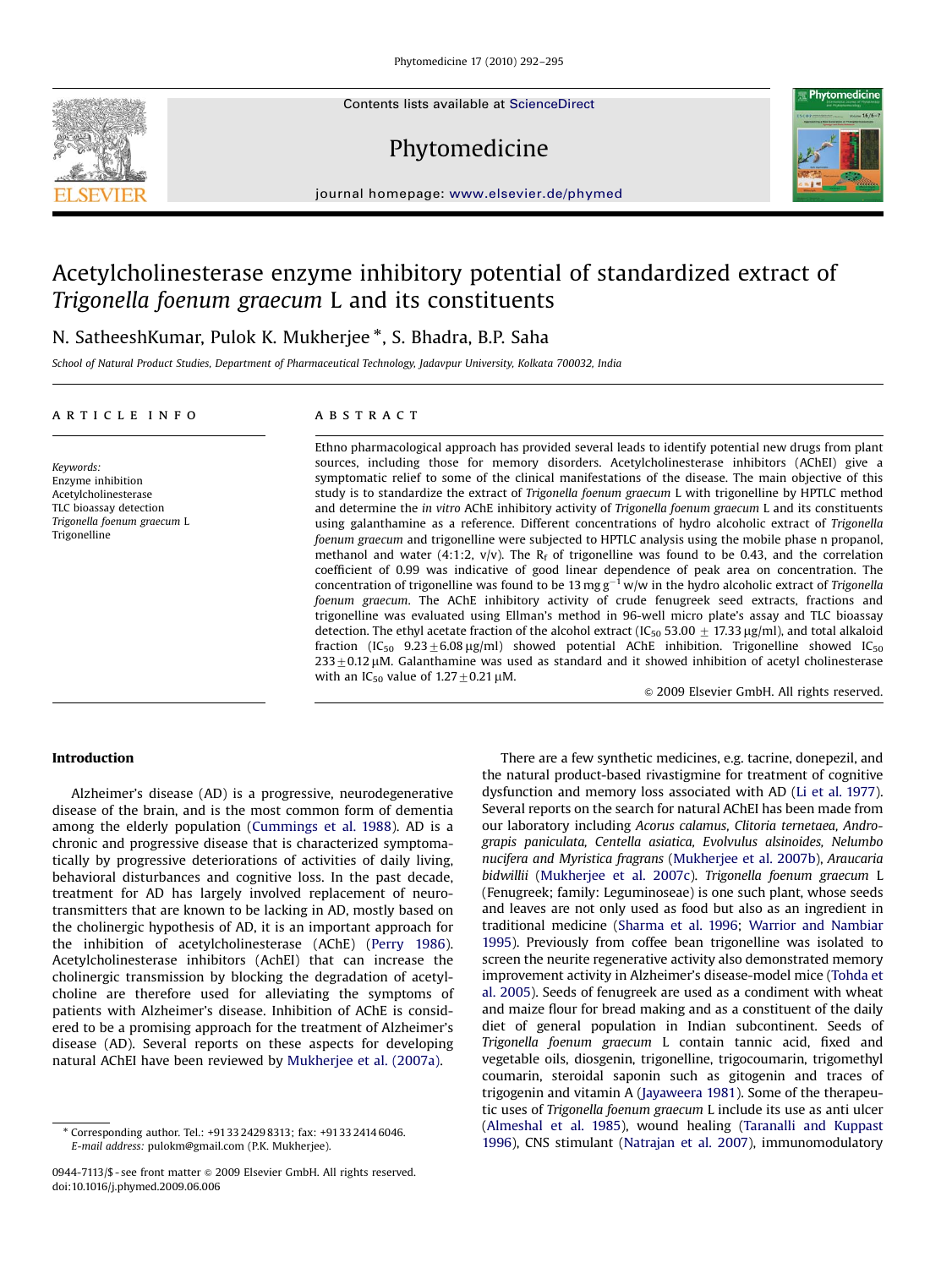([Bilal et al. 2003\)](#page-9-0), antioxidant ([Kaviarasan et al. 2007](#page-9-0)), antidiabetic [\(Al Habori and Raman 1988](#page-9-0); [Ravikumar and Anuradha 1999;](#page-9-0) [Zia et al. 2001\)](#page-9-0), anti-neoplastic [\(Sur et al. 2001](#page-9-0)), anti-inflammatory and anti-pyretic [\(Ahmadiani et al. 2001\)](#page-9-0). The current study was undertaken to standardize the extract of Trigonella foenum graecum L and also to evaluate the AChEI activity to provide a base for the development of natural drugs.

#### Materials and method

#### Plant materials

Trigonella foenum graecum L seed were purchased locally. A voucher specimen of the plant material (SNPS–1034) has been retained in the School of Natural Products Studies, Department of Pharmaceutical Technology, Jadavpur University, Kolkata 700 032.

#### Chemicals

Acetylthiocholine iodide (ATCI), Acetylcholinesterase enzyme (AChE) from bovine erythrocytes, 5,5-dithiobis [2-nitrobenzoic acid] (DTNB), Galanthamine and Trigonelline were obtained from Sigma (Poole, UK). Methanol and all other organic solvents (analytical reagent grade) were purchased from Merck, India.

#### Extraction of plant materials

Fenugreek seeds were coarsely powdered (1500 g), extracted with ethanol (95%) after standing for 48 h at room temperature, the hydroalcoholic extract was drained off. This process of extraction at ambient temperature was repeated four times. The combined hydroalcoholic extracts were filtered through filter paper and evaporated to dryness under reduced pressure in a rotavapor at 45 °C. The extracts were then freeze-dried which were further used for screening purposes.

#### Fractionation

The crude hydro alcoholic extract (300 g) was suspended in distilled water (500 ml) and sequentially partitioned with chloroform  $(2 \times 500 \text{ ml})$ , ethyl acetate  $(2 \times 500 \text{ ml})$  to yield chloroform (10.2 g) and ethyl acetate (3.5 g) fractions, respectively.

#### Total alkaloid fraction

25 g of the hydroalcoholic extract concentrate was extracted with 0.1 N HCl allowing it to stand for 5 h. The aqueous acid extract was partitioned with 100 ml of chloroform in a separating funnel. This procedure was repeated for two more times and the combined chloroform layer was rejected. The aqueous layer was basified with ammonium hydroxide to pH 9.0 and was again partitioned with chloroform. The aqueous layer was rejected and the chloroform layer was collected and evaporated to obtain the concentrate to yield (400 mg) [\(Ferguson 1956](#page-9-0)).

#### Chromatography

Chromatography was performed on  $10 \times 20$  cm aluminum backed silica gel 60F254 HPTLC plates. Before use, the plates were washed with methanol then dried in an oven. Sample were applied to the plates, as 6 mm bands, by spraying with Camag Linomat V sample applicator equipped with  $100 \mu l$  syringe (Hamilton). Ascending development of the plate, migration distance 84 mm, was performed at  $25\pm2$  °C with n propanol, methanol and water in the ratio of  $4:1:2$  ( $v/v$ ), as mobile phase in a Camag twin-trough chamber previously saturated with mobile phase for 10 min. The average development time was 25 min. After development the plate was dried and scanned at 254 nm with a Camag TLC scanner III equipped with win cats software, using deuterium light source; the slit dimension was  $6.00 \times 0.45$  mm.

#### Microplate assay for AChE activity

AChE activity was measured using a 96-well microplate reader ([Ellman et al. 1961](#page-9-0); [Mukherjee et al. 2007d\)](#page-9-0). The enzyme hydrolyzes the substrate acetylthiocholine resulting in the product thiocholine which reacts with Ellman's reagent (DTNB) to produce 2-nitrobenzoate-5-mercaptothiocholine and 5-thio-2 nitrobenzoate which can be detected at 405 nm. In the 96-well plates, 125  $\mu$ l of 3 mM DTNB, 25  $\mu$ l of 15 mM ATCI, 50  $\mu$ l of buffer and 25 µl of sample dissolved in phosphate buffer were added. The absorbance was measured at 405 nm every 13 s for 65 s.  $25 \mu$ of 0.22 U/ml of AChE enzyme was then added and the absorbance was again read every 13 s for 104 s. The absorbance was read using a Bio Rad microplate reader at 405 nm. Absorbance was plotted against time and enzyme activity was calculated from the slope of the line so obtained and expressed as a percentage compared to an assay using a buffer without any inhibitor.

## Thin layer chromatography (TLC) with bioassay detection for AChE inhibition

The TLC with bioassay detection for AChE inhibition was modified from the study ([Rhee et al. 2001](#page-9-0)). A 2.5 mm silica gel plate  $F_{254}$  (Merck, Darmstadt, Germany) was used as a stationary phase. The plant extracts, fractions and trigonelline (1 mg/ml) were spotted in the TLC plate and it is developed in the mobile phases n -proponal: methanol: water 4:1:2  $(v/v/v)$ . After the plate was developed, it was dried at room temperature and then sprayed with 30 mM ATCI followed by 20 mM DTNB. The plate was dried at room temperature for 45 min, and then sprayed with AChE. After 20 min, the plate was observed under visible light. A positive spot indicating AChE inhibitor was a colorless spot on the yellow background. A false-positive test was carried out in order to confirm any AChE inhibiting activity [\(Rhee et al. 2003\)](#page-9-0). A TLC plate was developed and sprayed with 5 mM DTNB in 50 mM Tris–HCl, pH 8. After drying, the plate was sprayed with 5 mM ATCI and  $3$  U/ml AChE in 50 mM Tris–HCl, pH 8 at  $37$  °C. After a few minutes a yellow background appeared; occurrence of white spots indicated false positive reactions.

#### Results and discussion

Standardization of trigonelline was modified based on the [Chopra et al. \(2006\)](#page-9-0). TLC profile and HPTLC fingerprints were developed for hydro alcoholic extract. Different concentrations of extract and trigonelline were subjected to HPTLC analysis using the mobile phase n propanol, methanol and water  $(4:1:2, v/v)$ . The  $R_f$  of trigonelline was found to be 0.43, and the correlation coefficient of 0.99 was indicative of good linear dependence of peak area on concentration. The percentage of the active marker was calculated by using peak area, and the trigonelline content was found to be not less than  $13 \text{ mg g}^{-1}$  w/w in the hydro alcoholic extract of Trigonella foenum graecum and the HPTLC chromatograms obtained from trigonelline, hydroalcoholic extract and total alkaloid fraction of Trigonella foenum graecum are shown in [Fig. 2\(](#page-8-0)A, B, C). The hydroalcoholic extract, fractions of ethyl acetate, chloroform, total alkaloid and the trigonelline were tested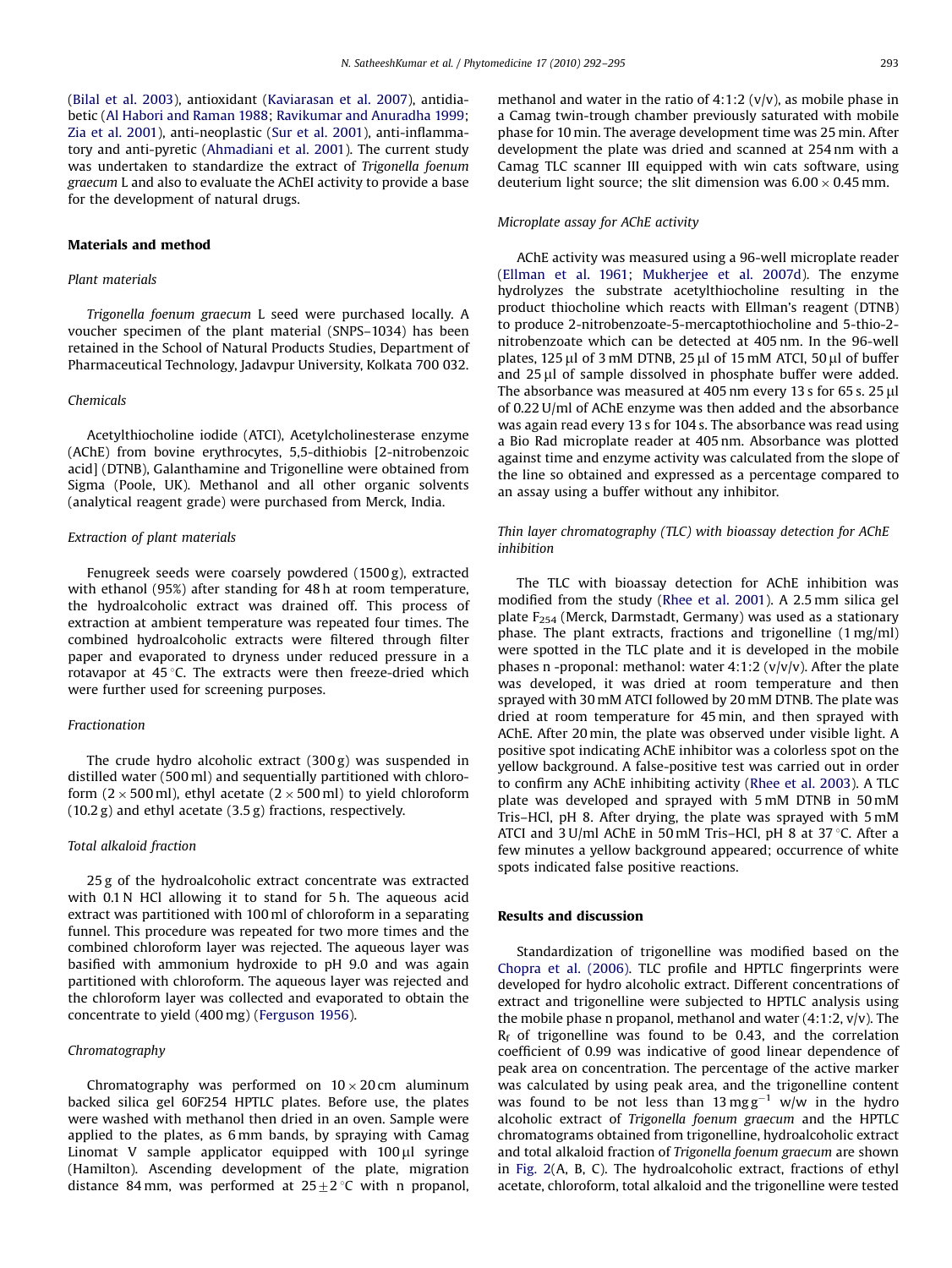<span id="page-8-0"></span>



for AChE inhibitory activity in the microtitre assay and TLC bioassay detection. The results obtained through this study for the AChE inhibitory activity is shown in Table 1. The results were expressed as  $IC_{50}$  values, calculated from the regression equations prepared from the concentrations of the samples. All the fractions and trigonelline showed significant AChE inhibitory activity. The hydro alcoholic extract and its chloroform fraction showed weak inhibition of acetyl cholinesterase with  $IC_{50}$ values of  $140.26 \pm 17.52 \,\mu$ g/ml and IC<sub>50</sub>  $146.94 \pm 17.33 \,\mu$ g/ml. The ethyl acetate fractions gave a strong AChE inhibition  $(IC_{50} 53.00 \pm 17.33 \,\mu g/ml)$ , as did total alkaloid fraction  $(IC_{50} 9.23 \pm 6.08 \,\mu g/ml)$  and trigonelline  $(IC_{50} 233 \pm 0.12 \,\mu M)$ ,  $9.23\pm6.08 \,\mathrm{\upmu g/ml)}$  and trigonelline respectively. Galanthamine was used as standard and it shows inhibition of acetyl cholinesterase with an IC50 value of  $1.27 + 0.21$  µM. The plant extracts, total alkaloid fractions and trigonelline (1 mg/ml) were spotted in the TLC plate and developed in the mobile phases n -proponal: methanol: water 4:1:2  $(v/v/v)$  as shown in Fig. 1. The presence of cholinesterase inhibitory activity was determined by the formation of welldefined white spots made visible by spraying with DTNB, which gave a yellow background. In the TLC assay we determined the most suitable enzyme concentration as 3 U/ml. Even though the TLC assay is a qualitative method, the extracts which contained possible active compounds other than galanthamine gave the yellow background became more intense and white spots were more easily found when more concentrated enzyme were used, 3 U/ml gave acceptable results. The TLC assay demonstrated AChE inhibitory activity and no false positive reaction was detected.



Fig. 2. HPTLC chromatograms of hydroalcoholic extract of Trigonella foenum graecum Fig. 2(A); HPTLC chromatograms of trigonelline in Trigonella foenum graecum Fig. 2(B); HPTLC chromatograms of total alkaloid fraction of Trigonella foenum graecum Fig. 2(C).

Table 1

Acetylcholinesterase Inhibition by the crude extract, fractions and trigonelline of Trigonella foenum graecum L.

| Sample<br>Trigonella foenum graecum | $IC_{50}$ value                   |  |  |
|-------------------------------------|-----------------------------------|--|--|
| Hydro alcoholic extract             | $140.26 \pm 17.52 \,\mu g/ml$     |  |  |
| Ethyl acetate fraction              | $53.00 + 17.33 \,\mathrm{µg/ml}$  |  |  |
| Chloroform fraction                 | $146.94 + 17.33 \,\mathrm{µg/ml}$ |  |  |
| Total alkaloid fraction             | $9.23 + 6.08 \text{ µg/ml}$       |  |  |
| Trigonelline                        | $233 + 0.12 \,\mu M$              |  |  |
| Galanthamine                        | $1.27 + 0.21$ µM.                 |  |  |

Dilutions were made to find out the minimum quantity required to produce white inhibition spot. Trigonelline and Galantamine showed white inhibition spot at the concentration of 0.9864 nmole and 0.0041 nmole respectively. Another advantage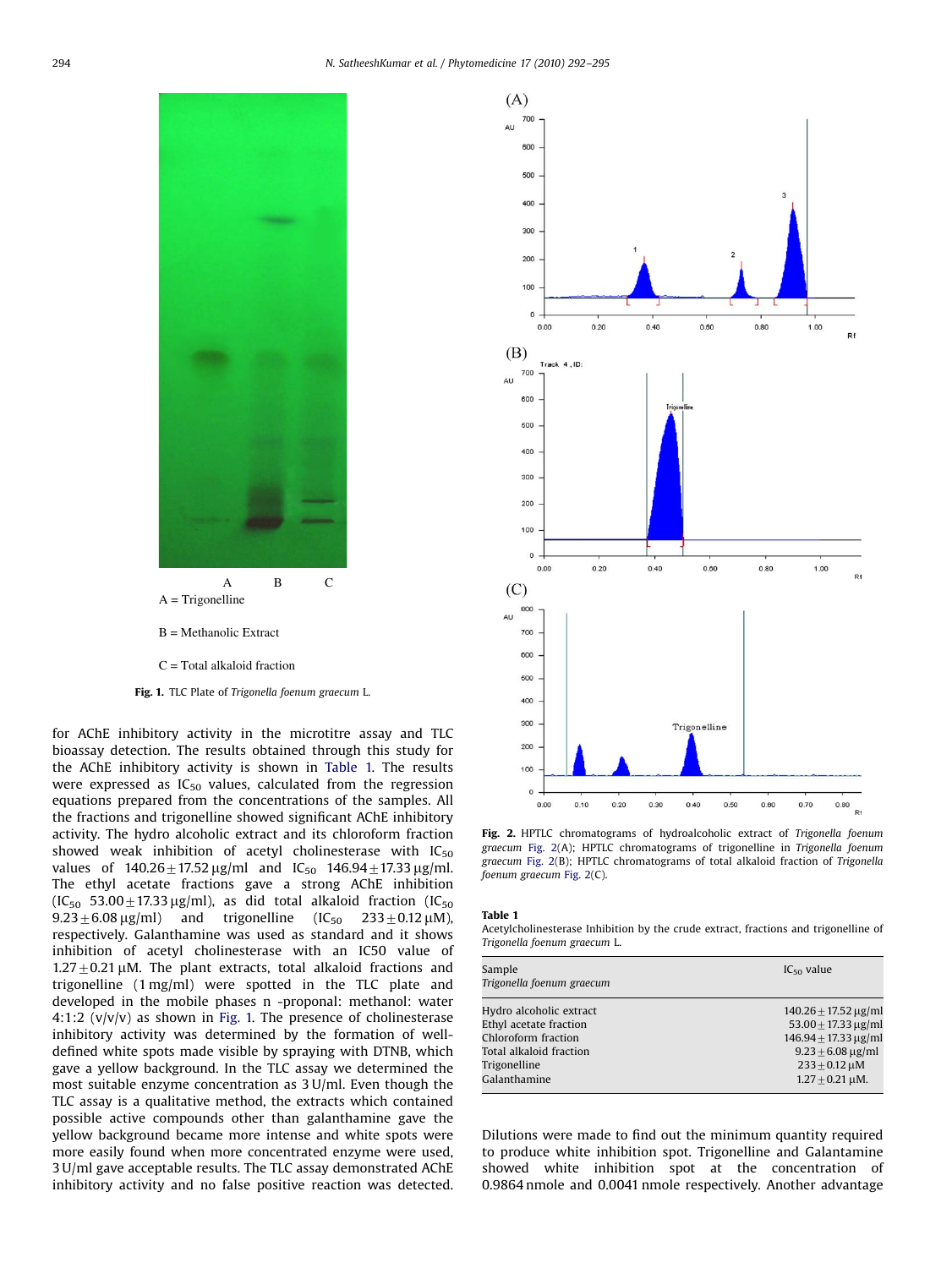<span id="page-9-0"></span>of the TLC assay is that there is no disturbance of solvent which dissolves the sample before the assay. Since most of the acetyl cholinesterase inhibitors are known to contain nitrogen, the higher activity of these extracts may be due to their rich alkaloid content. From the results, it can be postulated that the fractions and trigonelline of Trigonella foenum graecum (fenugreek) seed has a potential AChE inhibitory activity and could be used for the treatment of Alzheimer's disease (AD).

#### Acknowledgements

The authors wish to express their gratitude to the Department of Science and Technology and University Grant Commission (UGC), Government of India, New Delhi for financial support through major research project to the School of Natural product studies, Jadavpur University.

#### References

- Ahmadiani, A., Javan, M., Semnanian, S., Barat, E., Kamalinejad, M., 2001. Antiinflammatory and anti-pyretic effects of Trigonella foenum graecum leaves extract in the rat. J. Ethnopharmacol. 75, 283–286.
- Almeshal, I.A., Parmar, N.S., Jariq, M., Ageel, A.M., 1985. Gastric anti-ulcer activity in rats of Trigonella foenum graecum. Fitoterapia 56, 232–235.
- Al Habori, M., Raman, A., 1988. Antidiabetic and hypocholesterolaemic effects of Fenugreek. Phytother. Res. 12, 233–242.
- Bilal, B.H., Rizwarul, H., Suhel, P., Suwarna, P., Iqbal, S., Raisuddin, S., 2003. Immunomodulatory effects of fenugreek extract in mice. Int. Immunopharmacol. 3, 257–265.
- Chopra, S., Ahmad, F.J., Khar, R.K., Motwani, S.K., Mahdi, S., Iqbal, Z., Talegaonkar, S., 2006. Validated high-performance thin-layer chromatography method for determination of trigonelline in herbal extract and pharmaceutical dosage form. Anal. Chim. Acta 577, 46–51.
- Cummings, J.L., Vinters, H.V., Cole, G.M., Khachaturian, Z.S., 1988. Alzheimer's disease: etiologies, pathophysiology, cognitive reserve, and treatment oppor-
- tunities. Neurology 51 (1 Suppl. 1), S2–S17 discussion S65-7. Ellman, G.L., Lourtney, D.K., Andres, V., Gmelin, G., 1961. A new and rapid colorimetric determination of acetylcholinesterase activity. Biochem. Pharmacol. 7, 88–95.
- Ferguson, N.M., 1956. In: A Textbook of Pharmacognosy. Macmillan company, p. 191.
- Jayaweera, D.M.A., 1981. In: Medicinal Plant: Part III. Peradeniya. Royal Botanic Garden, Sri Lanka, p. 255.
- Kaviarasan, S., Naik, G.H., Gangabhagirathi, R., Anuradha, C.V., Priyadarsini, K.I., 2007. In vitro studies on antiradical and antioxidant activities of fenugreek (Trigonella foenum graecum) seeds. Food Chem. 103, 31–37.
- Li, S., Mallory, M., Alford, M., Tanaka, S., Masliah, E., 1977. Glutamate transporter alterations in alzheimer disease are possibly associated with abnormal APP expression. J. Neuropathol. Exp. Neurol. 56, 901–911.
- Mukherjee, P.K., Kumar, V., Mal, M., Houghton, P.J., 2007a. Acetyl cholinesterase inhibitors from plants. Phytomedicine 14 (4), 289–300.
- Mukherjee, P.K., Kumar, V., Houghton, P.J., 2007b. Screening of Indian medicinal plants for acetylcholinesterase inhibitory activity. Phytother. Res. 21, 1142–1145.
- Mukherjee, P.K., Ahamed, N., Kumar, V., Mukherjee, K., Houghton, P.J., 2007c. Protective effect of biflavones from Araucaria bidwillii Hook in rat cerebral ischemia/reperfusion induced oxidative stress. Behav. Brain Res. 178 (2), 221–228.
- Mukherjee, P.K., Kumar, V., Mal, M., Houghton, P.J., 2007d. In vitro acetylcholinesterase inhibitory activity of essential oil and its main constituents of Acorus calamus. Planta Med. 73, 283–285.
- Natrajan, B., Muralidharan, A., Satish, R., Dhananjayan, R., 2007. Neuropharmacologicial activity of Trigonella foenum graecum Linn. Seeds. J. Nat. Rem., 160-165.
- Perry, E.K., 1986. The cholinergic hypothesis, ten years on. Br. Med. Bull. 42, 63–69. Ravikumar, P., Anuradha, C.V., 1999. Effect of fenugreek seeds on blood lipid peroxidation and antioxidants in diabetic rats. Phytother. Res. 13, 197–201.
- Rhee, I.K., Meent, M.V., Ingkaninan, K., Verpoorte, R., 2001. Screening for acetylcholinesterase inhibitors from Amaryllidaceae using silica gel thin-layer chromatography in combination with bioactivity staining. J. Chromatogr. A. 915, 217–223.
- Rhee, I.K., Rijn, R.M., Verpoorte, R., 2003. Qualitative determination of falsepositive effects in the acetylcholinesterase assay using thin layer chromatography. Phytochem. Anal. 14, 127–131.
- Sharma, R.D., Sarkar, A., Hazra, D.K., Misra, B., Singh, J.B., Maheswari, B.B., 1996. Toxicological evaluation of fenugreek seeds: a long term feeding experiment in diabetic patients. Phytother. Res. 10, 519–520.
- Sur, P., Das, M., Gomes, A., Vedasiromoni, J.R., Sahu, N.P., Banerjee, S., Sharma, R.M., Ganguly, D.K., 2001. Trigonella foenum graecum (fenugreek) seed extract as an antineoplastic agent. Phytother. Res. 15, 257–259.
- Taranalli, A.D., Kuppast, I.J., 1996. Study of wound healing activity of seeds of Trigonella foenum graecum in rats. Ind. J. Pharm. Sci. 58, 117–119.
- Tohda, C., Kuboyama, T., Komatsu, K., 2005. Search for natural products related to regeneration of the neuronal network. Neurosignals 14, 34–45.
- Warrior, P.K., Nambiar, V.P.K., 1995. Indian Medicinal Plants. Orient Longman, p. 131.
- Zia, T., Hasnain, S.N., Hasan, S.K., 2001. Evaluation of the oral hypoglycaemic effect of Trigonella foenum-graecum L. (methi) in normal mice. J. Ethnopharmacol. 75, 191–195.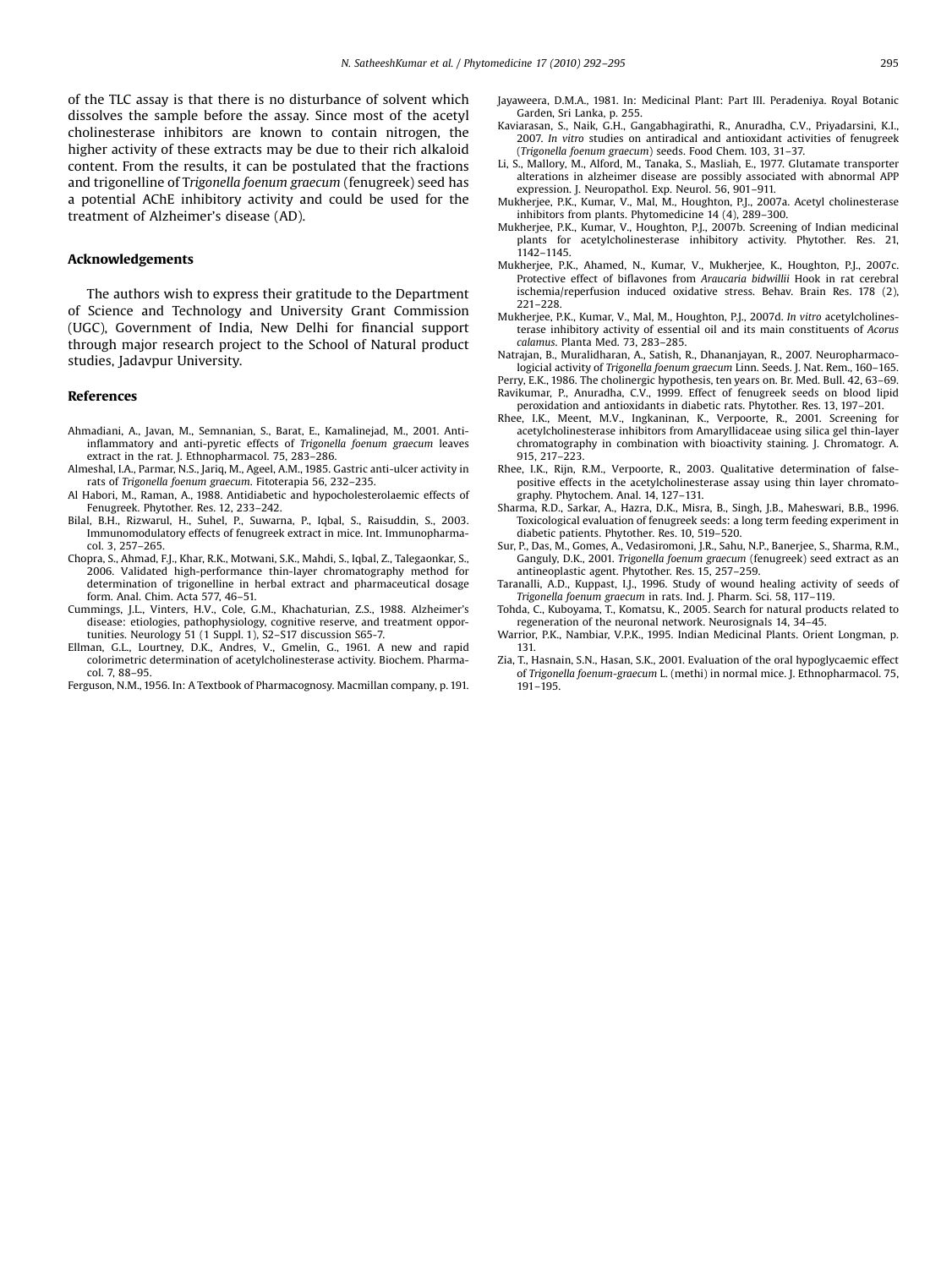# **Lead Finding for Acetyl Cholinesterase Inhibitors from Natural Origin: Structure Activity Relationship and Scope**

P.K. Mukherjee\*, N. Satheeshkumar, P. Venkatesh and M. Venkatesh

*School of Natural Product Studies, Department of Pharmaceutical Technology, Jadavpur University, Kolkata - 700032, India* 

**Abstract:** Acetylcholinesterase (AChE) inhibitors are considered as promising therapeutic agents for the treatment of several neurological disorders such as Alzheimer's disease (AD), senile dementia, ataxia and myasthenia gravis. There are only few synthetic medicines with adverse effects, available for treatment of cognitive dysfunction and memory loss associated with these diseases. A variety of plants has been reported to possess AChE inhibitory activity and so may be relevant to the treatment of neurodegenerative disorders such as AD. Hence, developing potential AChE inhibitors from botanicals is the need of the day. This review will cover some of the promising acetylcholinesterase inhibitors isolated from plants with proven *in vitro* and *in vivo* activities with concern to their structure activity relationship.

**Keywords:** Acetylcholinesterase inhibitors, Alzheimer's, structure activity relationship, ethnomedical.

# **INTRODUCTION**

 Work on new bioactive compounds from medicinal plants has led to the isolation and structure elucidation of a number of exciting new pharmacophores. Alzheimer's disease (AD) is one of the most common forms of dementia affecting so many elderly people. Besides the neuropathologic hallmarks of this disease, namely neurofibrillary tangles and neuritic plaques, it is characterized neurochemically by a consistent deficit in cholinergic neurotransmission, particularly affecting cholinergic neurons in the basal forebrain [1]. Principal role of acetylcholinesterase (AChE) is the termination of nerve impulse transmission at the cholinergic synapses by rapid hydrolysis of acetylcholine (ACh). Inhibition of AChE serves as a strategy for the treatment of Alzheimer's disease (AD), senile dementia, ataxia, myasthenia gravis and Parkinson's disease [1]. Even though mankind always relies on nature for their basic requirements, rediscovery of the connection between plants and health is responsible for launching a new generation of botanical therapeutics that include plant-derived pharmaceuticals, multicomponent botanical drugs, and plant-produced recombinant proteins. There is great interest in finding better AChE inhibitors from natural product showing low toxicity, good brain penetration and high bioavailability. Natural products have inspired many developments in organic chemistry leading to advances in synthetic methodologies in developing several therapeutically potential analogues of lead compounds. The research lead on ayurvedic drugs yielded numerous drug candidates that are prevailing in the market. There are several plants of ayurvedic origin with potential therapeutic activity, which are widely used as ayurvedic medicine. Nature has provided several leads as potential

AChE inhibitors from plant sources, including those for memory disorders. This article highlights several aspects of lead identification for Acetyl cholinesterase Inhibitors, their structure activity relationship and potential uses.

## **NATURAL REMEDIES FOR AD**

 Natural sources genetic codes contain the recipes for chemical compounds of potential value in pharmaceutical products. Pharmaceutical research in natural products is more often intended to develop leads and to identify those plants, which can be used in unmodified form. Plant made pharmaceuticals (PMPs) are the result of a breakthrough application of biotechnology on plants to enable them to produce therapeutic proteins that could ultimately be used by the medical community to combat life-threatening illnesses [2]. The leads from plants are promising molecules that must be modified to increase efficacy or reduce side effects. Based on these aspects several works on the search for natural AChEI has been reported from our laboratory [3-6].

 Alzheimer's disease (AD) is the fourth leading cause of death among the elderly worldwide, accounting for the most common form of dementia diagnosed after the age of 60. Currently, several kinds of AChE inhibitors, such as donepezil (Fig. (**1a**)), galantamine (Fig. (**3b**)), and rivastigmine (Fig. (**2e**)) are available for the symptomatic treatment of patients with mild-to-moderate AD.

 There are a number of approaches to the treatment of the cholinergic deficit in Alzheimer's disease, most of which have initially focused on the replacement of ACh precursors (choline or lecithin) but these agents failed to increase central cholinergic activity. Other studies have investigated the use of AChE inhibitors that reduce the hydrolysis of ACh for example, physostigmine. Further researches are being conducted in order to find a suitable remedy for this ailment. The most recent investigational compounds for treatment of cholinergic deficit include specific M1 muscarinic or nicotinic agonists, M2 muscarinic antagonists, or improved "sec-

<sup>\*</sup>Address correspondence to this author at the School of Natural Product Studies, Dept. of Pharmaceutical Technology, Jadavpur University, Kolkata 700032, India; Tel: +91 33 24298313; Fax: + 91 33 24146046; E-mail: naturalproductm@gmail.com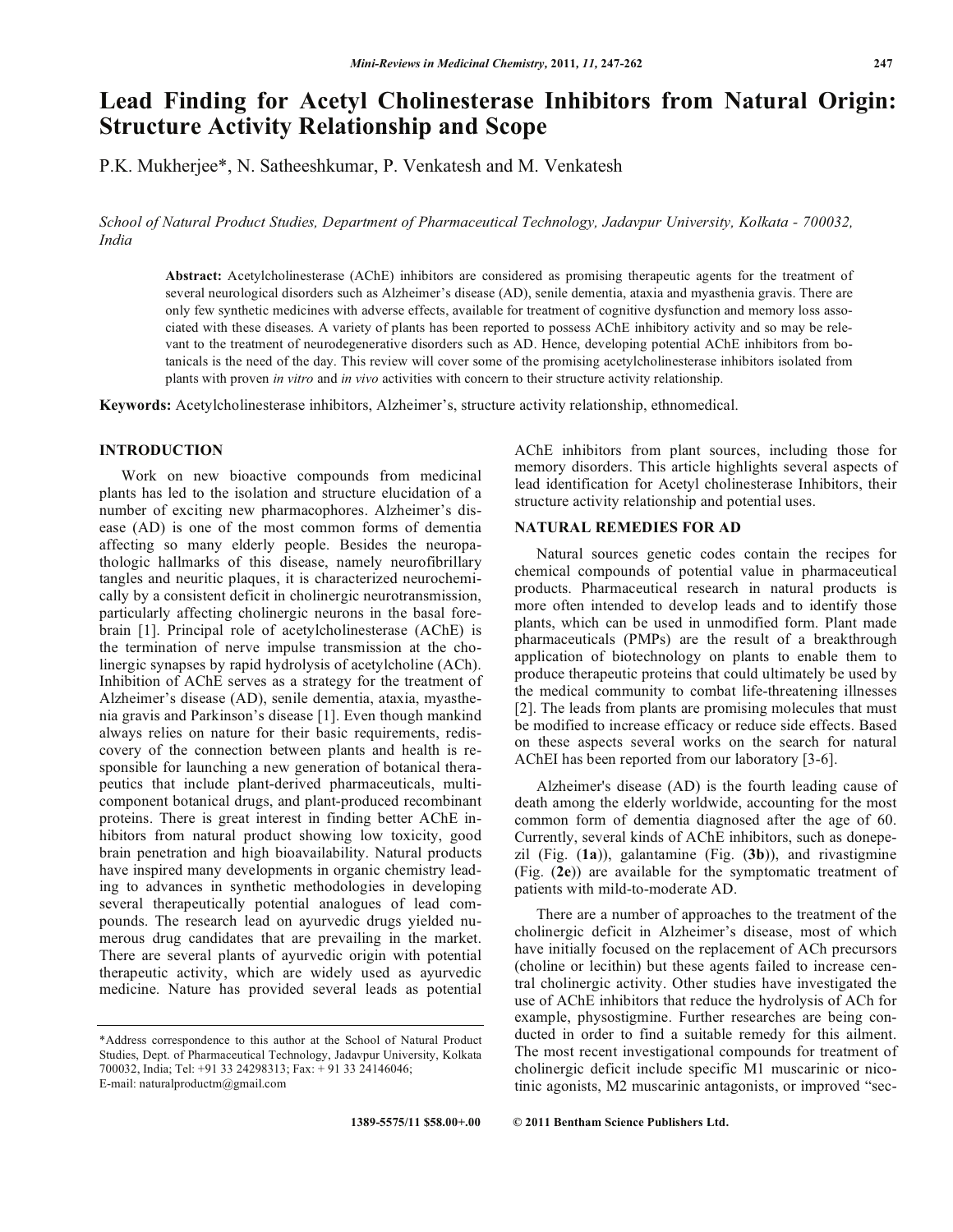

**Fig. (1).** 

ond generation" AChE inhibitors [7]. This type of cholinesterase inhibitors are found in abundance in natural products which encourages the researchers towards lead finding for AD from the natural products.

 Although a variety of AChE inhibitors have been developed as potential treatments for Alzheimer's disease, their pharmacological activities differ. One of the most fundamental differences between them is in the mechanism of ChE inhibition. For example, enzyme kinetic studies have shown that tacrine (Fig. (**1c**)), an acridine compound, and donepezil, a novel piperidine class agent, are "mixed type" reversible inhibitors of ChE. These compounds inhibit ChE *via* both non-competitive (by blockade of the deacetylation process) and ACh competitive mechanisms [7].

# **STRUCTURE-ACTIVITY RELATIONSHIP OF NAT-URAL ACETYLCHOLINESTERASE (AChE) INHIBI-TORS**

 The ethno medicinal plant used in the treatment of AD contains numerous molecules, they exhibit inhibitory effect due to the potential structural characteristics of the individual molecule and due to the synergistic action of the molecules



collectively. As the phytochemicals can be structurally classified based on their chemical groups, it will be useful to study the effect of these molecules based on the groups under which it can be classified. Several potential molecules has been isolated from various ethnomedical plants and studied for their AChE inhibitory activity. Activities of some therapeutically active phytochemical groups have been discussed in the following sections:

### **ALKALOIDS**

 Many alkaloids like physostigmine (Fig. (**2a**)), eseroline (Fig. (**2b**)), neostigmine (Fig. (**2c**)), pyridostigmine (Fig. (**2d**)), rivastigmine (Fig. (**2e**)), eptastigmine (Fig. (**2f**)), as shown in Fig. (**2**) have been proved to possess AChE inhibitory activity. The plant alkaloid galantamine is a phenanthrene similar to codeine, which has been isolated from *Galanthus nivalis* L., the European daffodil or common snowdrop [8, 9]. Galantamine is the last drug approved for the treatment of AD. It is a tertiary alkaloid with a unique, dual mode of action. It is a reversible, competitive AChE inhibitor, and also an allosteric modulator of nicotinic acetylcholine receptors [10, 11]. The efficacy of galantamine has been

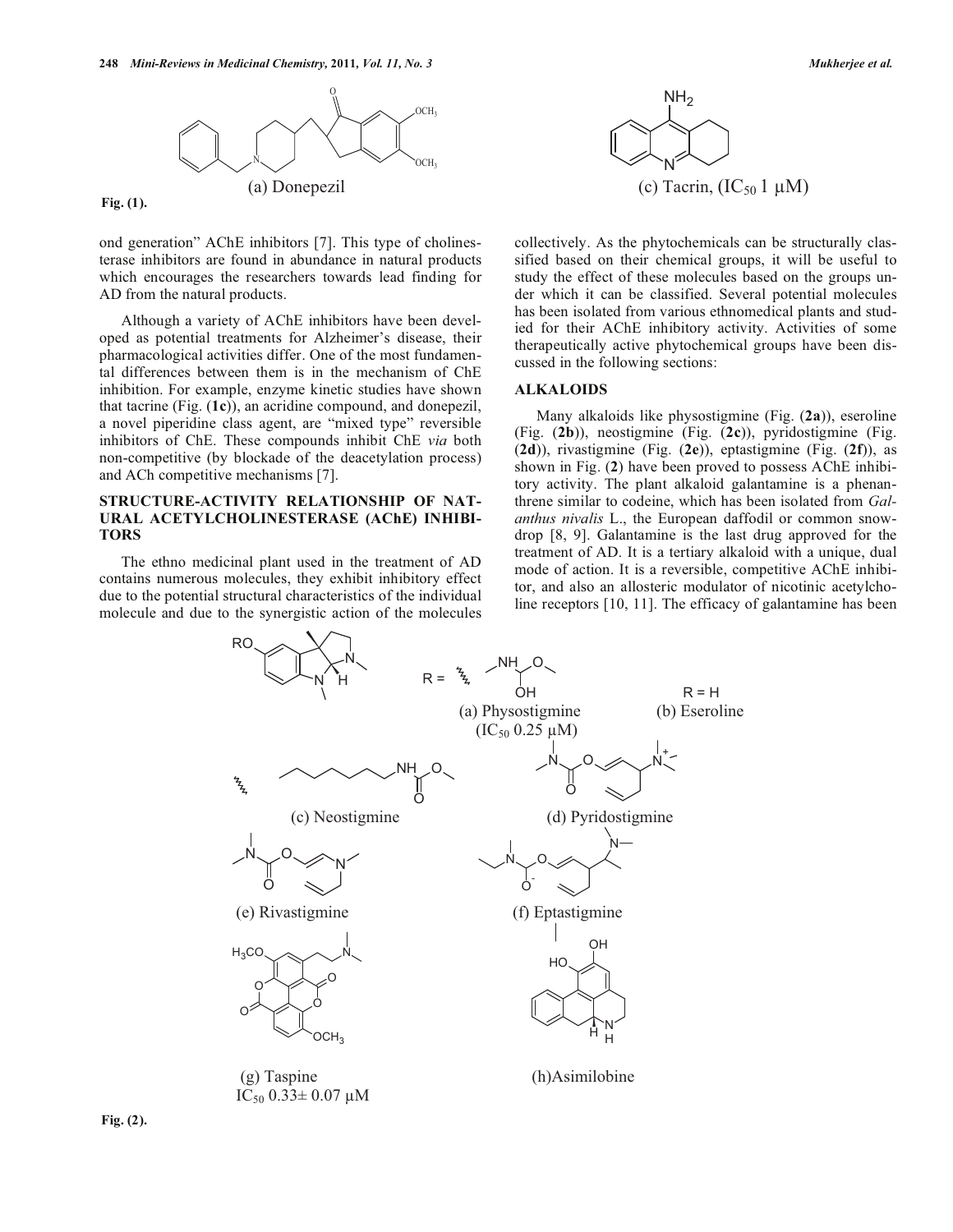extensively studied in clinical trials that have demonstrated that a dosing regimen of 16–24 mg/day consistently produced beneficial effects on cognitive and non-cognitive AD symptoms. Galantamine exhibits favorable pharmacokinetic characteristics including predictable linear elimination kinetics at the recommended maintenance doses (16 and 24 mg/day), a relatively short half-life (approximately 7 h), and high bioavailability, and side effects include the predictable gastrointestinal upset which is transient with mild intensity, and easily controllable using the recommended slow doseescalation scheme [12,13].

 Physostigmine, prototype acetylcholinesterase inhibitor (also known as serine) is isolated from the seeds of *Physostigma venenosum* Balf (Papilionaceae). The structure of physostigmine was determined and shown to have a pyrroloindole skeleton. Physostigmine is distributed throughout the body and produce general cholinergic effect. Because of its polarity it is not distributed in large concentrations in the CNS. In bovine erythrocytes, it showed AChEI activity with IC<sub>50</sub> of 0.25  $\mu$ M. it was found that the carbamate portion is essential for cholinesterase inhibitory activity. When the ester link is hydrolyzed to the product eseroline inhibitory activity was not observed. However, the carbonyl group interacts with the hydroxyl (-OH) of a serine to form ester in the AChE with urethane part of the molecule. The ester form is slowly hydrolyzed and regenerates the active parent form, which interfere the AChE activity of the enzyme. The carbamate moiety has been a key factor in the use of eserine as a lead molecule for dramatization or synthesis of longerlasting or more selective drugs, insecticides and other agents. To make a possible binding the presence of an aromatic ring and an N atom is required.

 Two alkaloids, taspine (Fig. (**2g**)) and asimilobine (Fig. (**2h**)) were detected in *Magnoliax soulangiana* Hort extract. Of these two, taspine showed significantly higher effect on AChE than galantamine and selectively inhibited the enzyme with time and concentration-dependant manner with an  $IC_{50}$ value of  $0.33 \pm 0.07$  µM. Further studies also have showed that the ligand bind in an alternative orientation when compared to galanthamine. It was also found to be stabilized by sandwich like  $\pi$  stacking interaction between the planar aromatic ligand and the Trp84 and Phe330 of the enzyme, esteratic site anchoring with the amino acid side chain and hydrogen bonding network [14-16].

## **1. Amaryllidaceae Alkaloids**

 Twenty three pure amaryllidaceae alkaloids shown in (Fig. (**3a-3w**)) and 26 extracts from different species of the genus *Narcissus* were tested for their acetylcholinesterase inhibitory activity using galanthamine as a standard. Among them seven alkaloids, belonging to the galantamine and lycorine skeleton types, exhibited cholinesterase inhibitory effect. When compared with galantamine  $(IC_{50} = 0.33 \mu M)$ , sanguinine (Fig. (3a)) was observed to be most active ( $IC_{50}$  = 0.72 µM). An *in vitro* structure-activity relationship study involving sanguinine and other synthetic analogues of galantamine indicated that properly placed hydrophilic groups on galantamine contribute to its effective binding to the AChE molecule [15-17].

 The structural features of the amaryllidaceae alkaloids have been explained by Lo´pez *et al*, [19]. It has been shown that the relatively tight binding in the structure appears to come from a number of moderate to weak interactions with the protein, including classical and non-classical hydrogen bonds. Therefore, the extra hydroxyl group of sanguinine available for potential interaction with AChE can explain the strong inhibitory activity of this alkaloid. Assoanine, oxoassoanine has been reported as the most active amongst the lycorine-type alkaloids, which could be due to the aromatic ring C which gives a certain planarity to those molecules [18, 19].

 The acetylcholinesterase inhibitory effect of 23 amaryllidaceae alkaloids has been reported [20]. Among them, the alkaloid, 1-O-acetyllycorine (Fig.  $(3a_1)$ )  $(IC_{50}$ :  $0.96\pm0.04)$ was found to show significant inhibitory activity in micro molar concentration. Beside these, compounds shown in (Fig. (**3b2**), (**3c3**), (**3d4**), (**3e5**), (**3f6**), (**3g7**), (**3h8**), (**3i9**), (**3j10**),  $(3k_{11})$ ,  $(3l_{12})$ ,  $(3m_{13})$ ,  $(3n_{14})$  and  $(3a_{1})$  were also found to have weak activity. It seems that lycorine was found to be a potent inhibitor of AChE because of the different ring type when compared with that of other alkaloids. Further the presence of an acetoxy group and a hydroxyl group at positions 1 and respectively are required in 1-O-acetyllycorine for proper binding and inhibition of activity of the enzyme. On the other hand, the aromatic ring C that gives certain planarity to assoanine and oxoassoanine explains the higher activity of the molecules in comparison with lycorine type alkaloids. In Crinine type alkaloids, the stereochemistry of 5,10 b-ethano bridge has no effect whereas 15-carbon ring system of crinine is important for their activity.

# **2. Indole Alkaloids**

 Andrade *et al.* (2005) reported ten indole alkaloids from the chloroform extract of stalk of *Tabernaemontana australis* Miers, as depicted in (Fig. (**4a-4j**)) were studied for their acetylcholinesterase inhibitory activity. Of these the first four showed potent acetylcholinesterase activity. The activity of these alkaloids seems to be related to their antagonist effect in subtype a3b4 nicotinic receptors (nChRs), binding with low affinity to other types of receptors, including  $a4\beta2$  nChRs. [21].

 Compounds shown in (Fig. (**4k-4q**)) are the fungal metabolite isolated from *Aspergillus terreus*. Among this territrem B (TRB) (Fig. (**4l**)), shown to be a potent and irreversible inhibitor of acetylcholinesterase (AChE). Omura's group additionally showed that several analogs of territrem isolated from rice culture broth of Penicillium sp. FO-4259, called arisugacins, which are highly specific and potent AChE inhibitors [22, 23]. Both territrems and arisugacins are composed of a basic structure that includes a benzyl group, a pyran, and a terpenoid. The mechanism of TRB AChE inhibition using both kinetic and molecular modeling studies indicates that TRB does not form a covalent bond with the enzyme. It is consistent with its lack of a carbamate and a phosphate moiety, which could otherwise react with the active serine of the enzyme. By searching for a probable binding mode between TRB and AChE through extensive docking simulations, a structural model of their complex was derived. The notable absence of nitrogen in these compounds is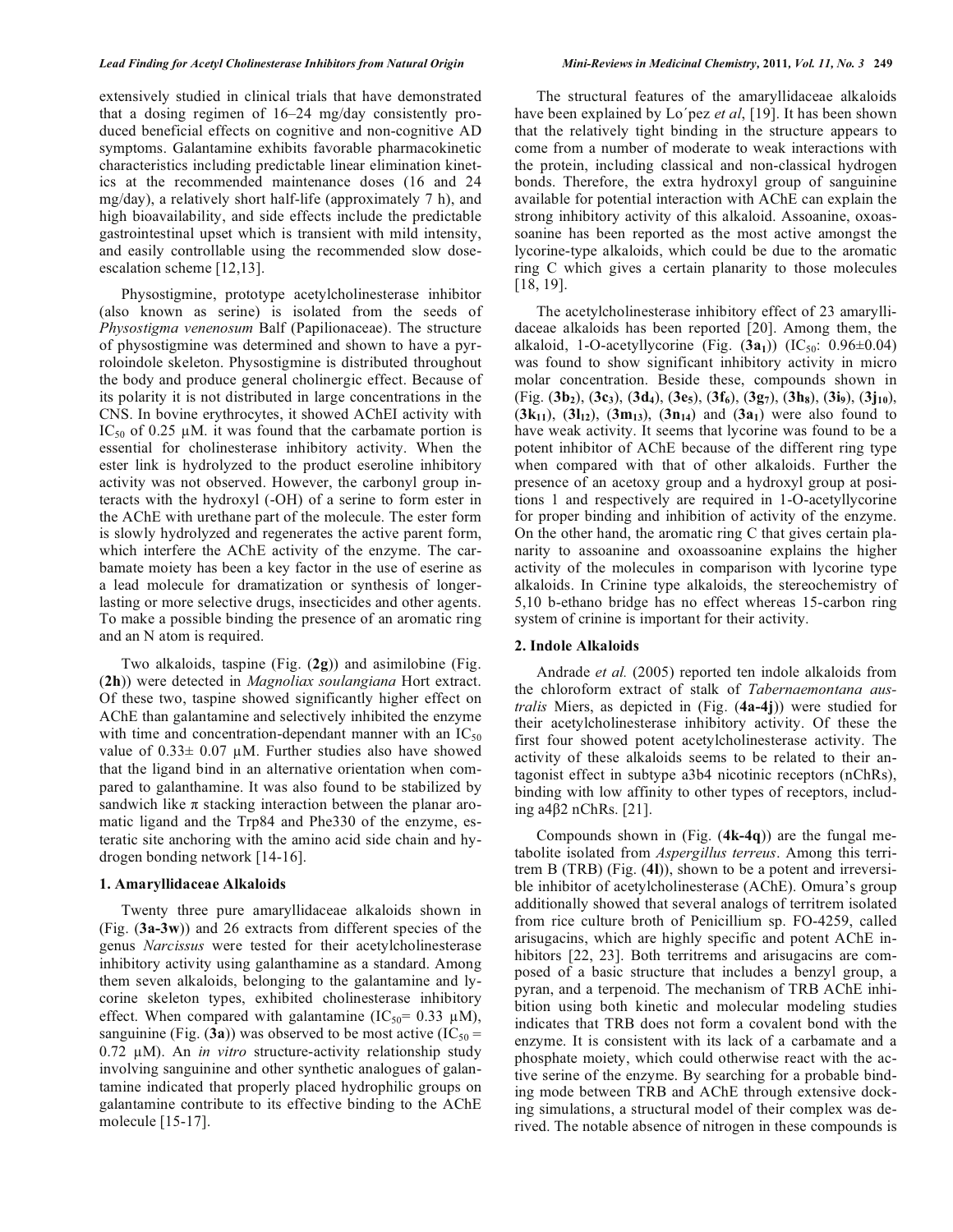

(b) Galanthamine:  $R^1 = OH$ ,  $R^2 = H$ ,  $R^3 = Me$ ,  $R^4 = Me$ ,  $R^5 = H$ ,  $(IC_{50} 0.33 \mu M)$ (c) 11-Hydroxygalanthamine:  $R^1$ =OH,  $R^2$ =H,  $R^3$ =Me,  $R^4$ =Me,  $R^5$ =OH (d) Epinorgalanthamine:  $R^1 = H$ ,  $R^2 = OH$ ,  $R^3 = H$ ,  $R^4 = Me$ ,  $R^5 = H$ 



(e) Lycoramine:  $R^1 = OH$ ,  $R^2 = H$ ,  $R^3 = Me$ (f) Epinorly coramine:  $R^1=H$ ,  $R^2=OH$ ,  $R^3=H$ 





OMe  $R_1$   $R_2$ (g) Assoanine: $R^1=R^2=H$ (h) Oxoassoanine: $R^1 + R^2 = O$ 

(i) Lycorine:  $R^1 = H, R^2 + R^3 = CH_2$ (j) Pseudolycorine: $R^1 = H, R^2 = Me, R^3 = H$ (k) 2-O-Acetylpseudolycorine:  $R^1 = Ac$ ,  $R^2 = Me$ ,  $R^3 = H$ 



(1) Haemanthamine:  $R^1 = OMe, R^2 = H, R^3 = H, R^4 + R^5 = CH_2, R^6 = OH$ (m) Crinamine:  $R^1 = H, R^2 = OMe, R^3 = H, R^4 + R^5 = CH_2, R^6 = OH, (IC_{50}: 697 \pm 12)$ (n) Papyramine:  $R^1 = OMe, R^2 = H, R^3 = OH, R^4 = Me, R^5 = Me, R^6 = H$ (o) Haemanthidine:  $R^1 = OMe, R^2 = H, R^3 = OH, R^4 + R^5 = CH_2, R^6 = OH$ 



(p) 8-O-Demethylhomolycorine:  $R^1=H$ ,  $R^2+R^3=O$ ,  $R^4=H$ ,  $R^5=Me$ (q) 9-O-Demethyl-2 $\alpha$ -hydroxyhomolycorine: $R^1$ =OH, $R^2$ + $R^3$ =O,  $R^4$ =H, $R^5$ =Me (r) Dublusine:  $R^1 = OAc, R^2 + R^3 = O, R^4 = Me, R^5 = OOC - CH2 - CHOH - Me$ (s) Hippeastrine:  $R^1 = OH, R^2 + R^3 = O, R^4 + R^5 = CH_2$ (t) O-Methyllycorenine:  $R^1=H, R^2=H, R_3=OMe, R^4=Me, R^5=Me$ 







(u) Tazettine,  $(IC_{50}: 705 \pm 63)$ 



 $(b_2)R=H, R^1=OH$  Crinine, (IC<sub>50</sub>: 461±140)  $(c_3)R=H, R^1=OMe$  Epibuphanisine,  $(IC_{50}: 547 \pm 5)$ ,

 (v) Pretazettine (w) Mesembrenone



 $\dot{\mathsf{MeO}}$  $(d_4)R=OH$  Crinamidine,  $(IC_{50}:300\pm27)$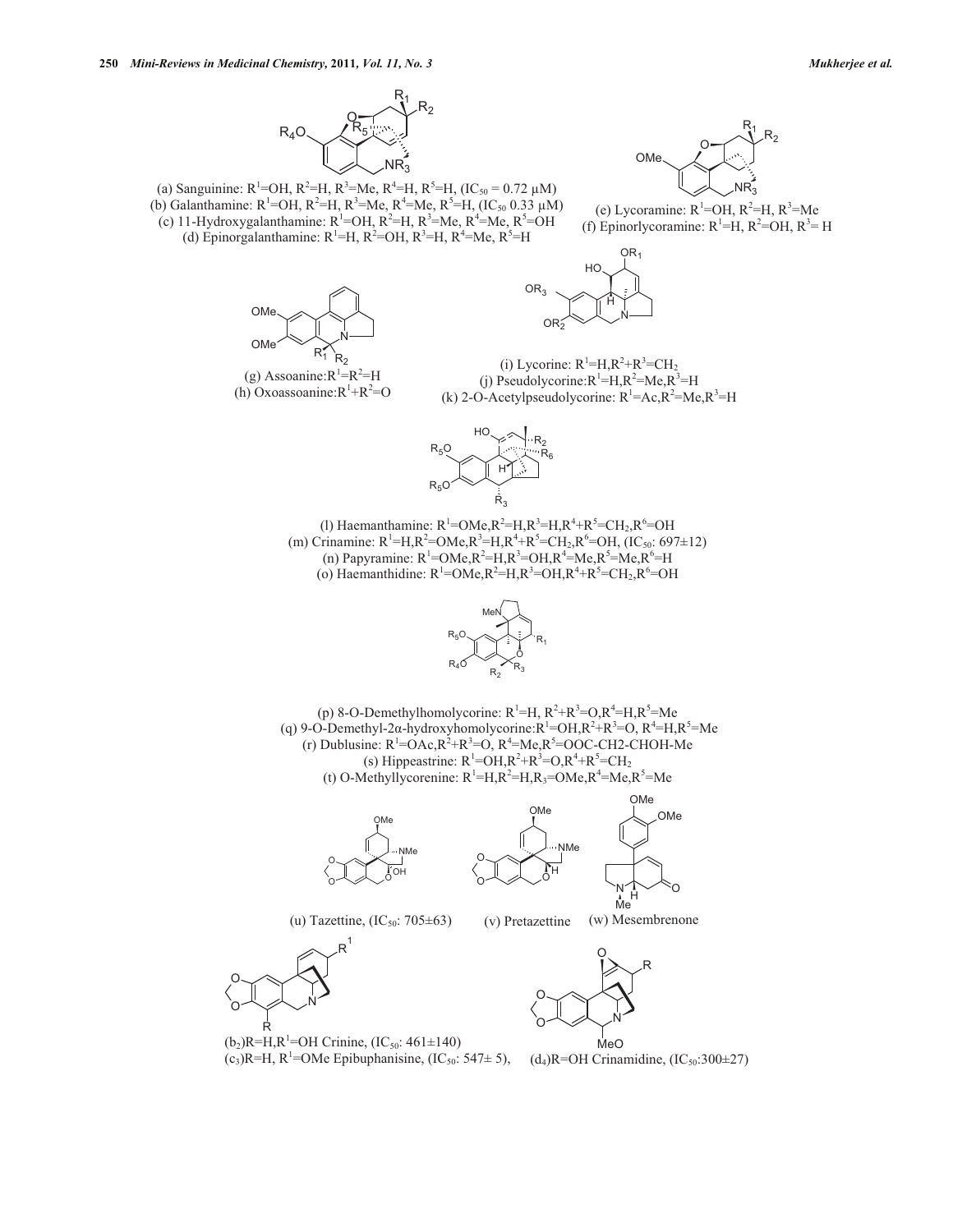**(Fig. 3). Contd…..** 



 $(e_5)R=H, R^1=OH, R^2=OH, R^3=H$  Hamayne, (IC<sub>50</sub>: 533±3)  $(f_6)R = R^3 = H$ , R=H, R<sup>1</sup>=OAc, R<sup>2</sup>=OH 3-O-Acetylhamayne, (IC<sub>50</sub>: 594±8)  $(g_7)R=H, R^1=OH, R^2=R^3=H$  Epivittatine,  $(IC_{50}:239\pm9)$  $(h_8)R=H, R^1=OMe, R^2=OH, R^3=OH (\alpha, \beta)$  6-Hydroxycrinamine,  $(IC_{50}:490\pm27)$ 





(i<sub>9</sub>) 8 $\alpha$ -ethoxypretazettine, (IC<sub>50</sub>: 234±13)



 $(l_{12})R=R^1=OH Lycorine, (IC_{50}:213\pm1)$ (a<sub>1</sub>) R=OAc, R<sup>1</sup>=OH 1-O-acetyllycorine, (IC<sub>50</sub>: 0.96±0.04)  $(m_{13})R=R^1=OAc$  1,2-di-O-acetyllycorine,  $(IC_{50}:211\pm10)$ 

 $(j_{10})$  R= H, R<sup>1</sup>= OEt N-desmethyl-N-desmethyl-8 $\alpha$ -ethoxypretazettine, (IC<sub>50</sub>: 234±13)  $(k_{11})$  R = OEt, R<sup>1</sup> = H N-desmethyl-N-desmethyl-8 $\beta$ -ethoxypretazettine, (IC<sub>50</sub>: 419±8)



 $(n_{14})$  Cherylline,  $(IC_{50}:407\pm32)$ 

**Fig. (3).** Amaryllidaceae alkaloids.

unlike other known AChE inhibitors. It was found that the inhibition of TRB on AChE is mediated by a tight non covalent binding that is kinetically irreversible, at least within the time duration of our experiments.

#### **3. Isoquinoline Derivatives**

 *Cocculus pendulus* (J. R. & G. FORST.) results two new alkaloids namely kurramine-2'-β -N-oxide (Fig. (5a)), kurramine-2'- $\alpha$ -N-oxide (Fig. (5b)), and three known bisbenzylisoquinoline alkaloids (1,2-dehydroapateline (Fig. (**5 c)**), cocsoline (Fig. (**5d**)) and cocsuline (Fig. (**5e**)) during phytochemical investigation. Compounds (Fig.  $(5d)$ ) (IC<sub>50</sub> 6.1 $\mu$ M) and (Fig.  $(5e)$ )  $(IC_{50} 12.0 \mu M)$  were found to be active against butyrylcholinesterase, while compounds (Fig. (**5a**))  $(IC_{50} 10.0 \mu M)$  and  $(Fig. (5d)) (IC_{50} 47.6 \mu M)$  have inhibited acetyl cholinesterase significantly [24]. The activity of the bisbenzylisoquinoline alkaloids is found to be associated with the quaternary nitrogen group present in the compounds. Quantitative structure-activity relationship studies have shown that the inhibitory potency of isoquinoline derivatives was determined by steric, rather than electrostatic, properties of the compounds. Tubocurarine isolated from *Chondodendron tomentosum* Ruiz & Pav (Menispermaceae) is a classical example for the potential activity of the benzylisoquinoline ring. A number of other bisbenzylisoquinoline (BBIQ) alkaloids; such as fangchinoline (Fig. (**5f**)), atherospermoline (Fig. (**5g**)), and fenfangjine E (Fig. (**5h**)) isolated from root of *Stephania tetrandra* S. Moore, Menispermaceae family, were also found to inhibit acetylcholinesterase enzyme in micro molar range [25].

## **4. Lycopodium Alkaloids**

 Three lycopodium alkaloids isolated from the club moss *Lycopodium casuarinoides* Spring were tested for their inhibitory activity against acetylcholinesterase. Lycoparins A (Fig. (**6a**)) and lycoparins B (Fig. (**6b**)) possessing a carboxylic acid at C-15 and one or two N-methyl groups did not show such activity ( $IC_{50} > 200 \mu M$ ). Whereas lycoparin C (Fig. (**6c**)) was found to inhibit acetylcholinesterase with the IC<sub>50</sub> 25 μM. [26]. Carinatumins A (Fig. (**6d**)), B (Fig. (**6e**)) and C (Fig. (**6f**)), another three lycopodium alkaloids isolated from the club moss *Lycopodium casuarinoides* were also studied. Among this, carinatumins A and B inhibited acetylcholinesterase with  $IC_{50}$  4.6 and 7.0  $\mu$ M, respectively, whereas carinatumin C did not show such activity  $(IC_{50} >$ 100  $\mu$ M). Carinatumin A possessing a hydroxyl at C-10 showed less potent inhibition compared with huperzine A  $(IC_{50}$  0.8  $\mu$ M), while carinatumin B showed inhibition of acetylcholinesterase comparable to that of huperzine B,  $IC_{50}$  $8 \mu M$  [27].

# **5. Pregnane Alkaloids**

 Choudhary *et al.* [28] reported that *Sarcococca hookeriana* contains four new pregnane type of alkaloids as shown in (Fig. (**7a -7c**).This has been reported by bioassay guided isolation and the same showed wide variation in AChE inhibitory activity with  $IC_{50}$  values ranging from 1.5 to 148.2  $\mu$ M.

 The mechanism of inhibition of acetylcholinesterase enzymes by 23 pregnane-type alkaloids including compounds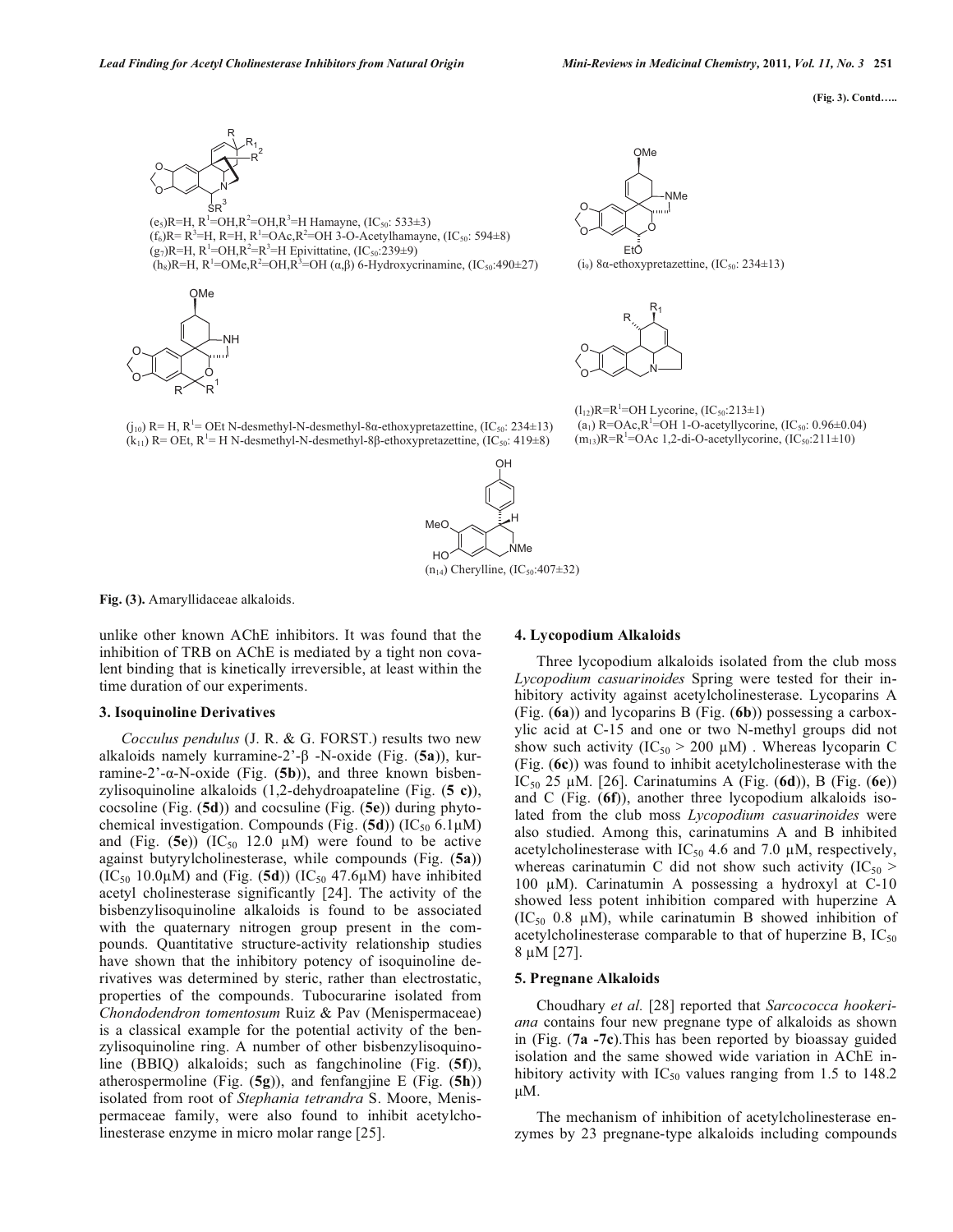

(a) Coronaridine:  $R=R^1=H$ ,  $R^2=COOCH_3$ (b)Voacangine: $R=H, R^1=OCH_3, R^2=COOCH_3$ (e) Ibogamine:  $R=R^1=R^2=H$ (f) Ibogaine: $R = OCH_3$ , $R^1 = R^2 = H$ (g) Ibogaline:  $R=R^1=OCH_3, R^2=H$ (h) Desethyl-voacangine: $R=H, R^1=OCH_3, R^2=COOCH_3$ N N R1  $H<sub>3</sub>CO$ COOCH3 HO (c) Voacangine hydroxyindolenine N H  $H_3CO$   $\sim$   $\sqrt{$  N O (d) Rupicoline N N  $R^1$  R H H (i) Voachalotine:  $R = COOOH_3$ ,  $R<sup>1</sup>=CH_2OH$ (j) Affinisine:  $R = CH_2OH, R^1 = H$ O O ö  $R_1 \sim R_0 \sim 0$  $R_2^2$  $\mathsf{R}_3$  $R_4$ ʻОН OH  $R^1$   $R^2$   $R^3$   $R^4$ (k)Territrem A (TRA)  $-OCH<sub>2</sub>O -OH<sub>3</sub>$   $-CH<sub>3</sub>$ (l)Territrem B (TRB)  $-OCH_3$   $-OCH_3$   $OCH_3$   $-CH_3$ (m)Territrem C (TRC) -OCH<sub>3</sub> -OH -OCH<sub>3</sub> -CH<sub>3</sub> (n)Arisugacin A  $-H$   $-OCH_3$   $-H$   $-CH_3$ (o)Arisugacin B -H -OCH<sub>3</sub> –H -CH<sub>3</sub>  $-9CH_3$   $-9CH_3$   $-9CH_3$   $-9CH_3$   $-CH_2OH$  $\overline{Q}$  +  $\overline{OCH}_3$   $\overline{OCH}_3$   $\overline{OCH}_3$   $\overline{OCH}_3$   $\overline{OCH}_2\overline{CH}_2COOH_3$ 

**Fig. (4).** Indole alkaloids.

as shown in Fig. (**7e-7z**), (**7z**<sub>1</sub>) were isolated from the *Sarcococca saligna* (D. Don) Muell. From the study, it was established through SAR that, the major interaction of the enzyme-inhibitor complexes are due to the hydrophobic and cation - interactions inside the aromatic narrow passage of these cholinesterases.

Khalid *et al.* [29] has reported that the structures with amino nitrogens at C-3 and/or C-20 positions are the most important features that determine the inhibitory potency of these compounds, which are expected to be protonated at physiological pH. This finding has further established the fact that the replacement of any of these two amino substituents with oxygen function, as in compounds 2 dydroxysalignarine-E and salignamine exhibit decrease in the  $IC_{50}$  and Ki values against AChE. C-20 amino group may remain close to the aromatic rings of Tyr-70 and Trp- 279, near the top of the narrow passage, thus allowing the substrate to be accommodated at the active site of the enzyme. The most active members of this series were found to be compounds axillaridine-A (Fig. (**7y**)), sarsalignone (Fig.

 $(7z)$ ) and sarsalignenone (Fig.  $(7z_1)$ ). They have a carbonyl or acetoxy substituents at C-4 (29).

 When compared to the compounds containing aliphatic side chain such as tigloyl or sencioyl groups at C-3, benzamide moieties at  $C-3$  of compounds  $2\beta$ -Hydroxyepipachysamine-D (Fig. (**7g**)), axillarine-C (Fig. (**7j**)) and epipachysamine-D (Fig. (**7u**)) appears to cause a steric hindrance, which may result in some decrease in the activity. The steric effect of C-3 benzamide substituent may be due to the limited possible flexibility of the molecule within the aromatic narrow passage of the enzyme. This study proves that the affinity of the compound which is bulkier than the existing inhibitors could be rationalized by their flexibility [29, 30].

## **6. Protopine**

 A total methanolic extract of tuber of *Corydalis ternate* Nakai (papaveraceae) was found to have anti cholinesterase activity. An alkaloid, protopine (Fig. (**8a**)) was isolated and it was found to be responsible for the acetylcholinesterase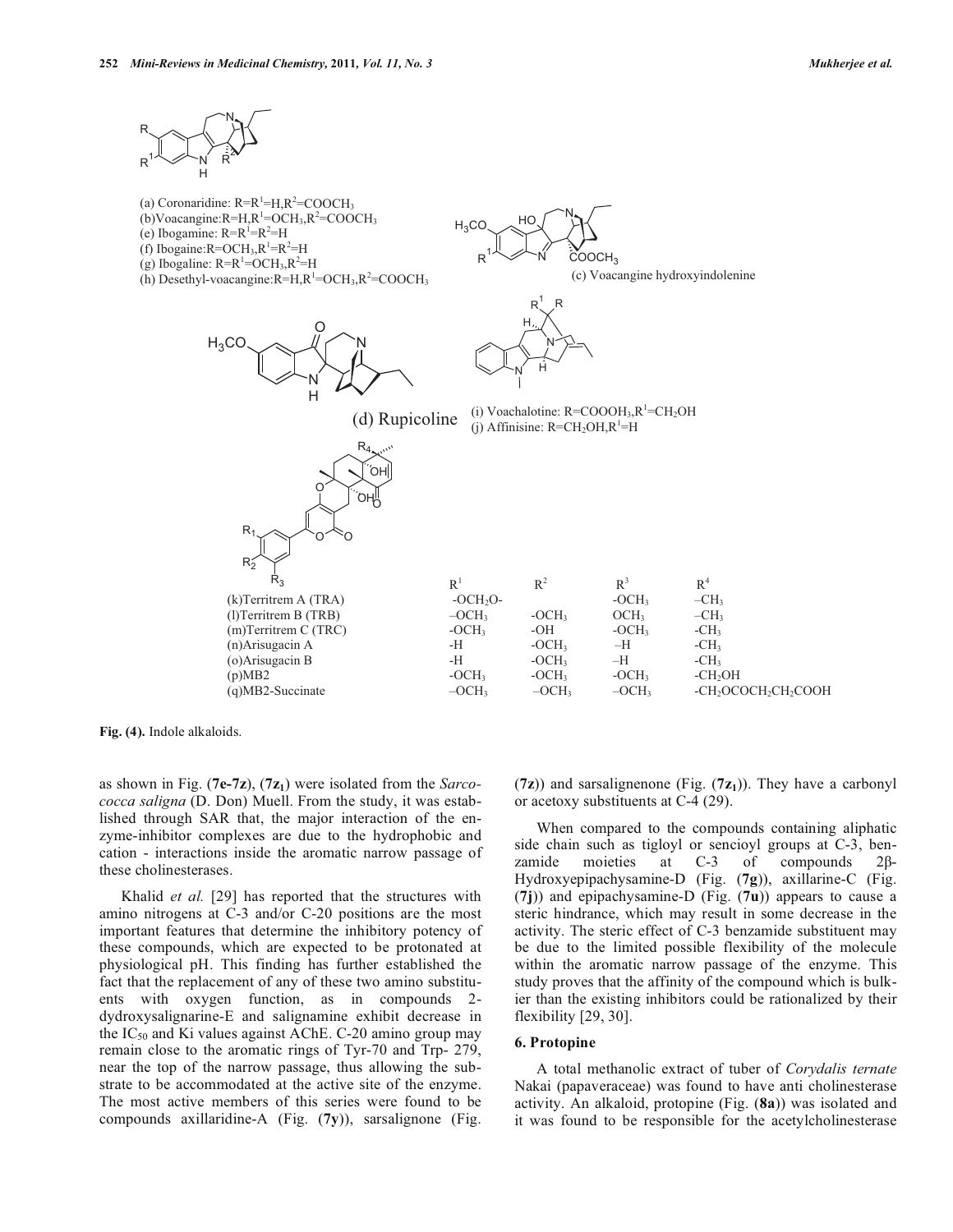inhibitory activity in a dose dependant manner. The  $IC_{50}$ value was  $50 \mu M$  protopine was found to be specific, reversible and competitive inhibitor of acetylcholinesterase. Protopine was also proved to have an efficacy almost identical to a marketed tacrine derivative, velnacrine [31-34]. Similarly, protopine derived from Korean natural resource *Corydalis* speciosa through bioactivity guided isolation, showed acetylcholinesterase activity in a dose-dependent manner, with  $IC_{50}$  values of 16.1  $\mu$ M [33].

# **7. Steroidal Alkaloids**

 Methanolic extract of the aerial parts of the *Sarcococca coriacea* (Hook f.) gave two new steroidal alkaloids, shown in (Fig. (**9a -9b**)) and two known compounds funtumafrine C  $[(20S)-20-(N,N-dimethylamino)-5a-pregna-3-one]$  (Fig. (**9c**)) and N-methylfuntumine (Fig. (**9d**)). The compounds epoxynepapakistamine-A (IC<sub>50</sub>>200), funtumafrine C (IC<sub>50</sub>)  $45.75\pm1.122$ ) and N-methylfuntumine  $(97.61\pm1.731)$  were found to have cholinesterase inhibitory activity [35]. Two new cevanine steroidal alkaloids, impericine (Fig. (**9e**)) and forticine (Fig. (**9f**)) along with known bases delavine (Fig. (**9g**)), persicanidine A (Fig. (**9h**)), and imperialine (Fig. (**9i**)) were isolated from the bulbs of *Fritillaria imperialis* Rubra. These steroidal bases also showed anti-acetylcholinesterase and anti-butyrylcholinesterase inhibitory activity [36, 37].

# **FLAVANONES**

 Hispidone (Fig. (**10a**)), a new flavanone, has been isolated from *Onosma hispida* WALL. In addition, (2S)-5,2' dihydroxy-7,5'- dimethoxyflavanone, benzoic acid, and 4 hydroxy benzoic acid are also reported for the first time from this species. Both compounds hispidone and (2S)-5,2' dihydroxy-7,5'- dimethoxyflavanone were found to be potent cholinesterase inhibitors and inhibited enzymes in a concentration-dependent manner with the  $IC_{50}$  values 11.6 and 28.0  $\mu$ M against AChE and 15.7 and 7.9  $\mu$ M against BChE, respectively. The activity of these compounds depends upon the structure of the flavanone. The SAR of flavanones shows that the inhibitory efficiency of the compounds depends on the hydroxyl group and their potential [38].

## **PREGNANE GLYCOSIDE**

 It is reported that, cynatroside B was isolated from the methanol extract of the roots of *Cynanchum atratum* Bunge (Fig. (**11a**)), and it significantly inhibited the AChE activity. Cynatroside B was found to be the most potent of these isolated pregnane glycoside inhibitors and its mode of AChE inhibition was also characterized. Cynatroside B inhibited AChE activity in a dose-dependent manner and its  $IC_{50}$  value was  $3.6 \mu M$ . The mode of AChE inhibition by cynatroside B was reversible and non-competitive. Therefore, cynatroside B has anti-AChE activity that may ultimately hold significant therapeutic value in curing certain memory impairments observed in Alzheimer's disease [39].

## **TERPENOIDS**

### **1. Monoterpenoids**

 Monoterpenes were first reported to exhibit AChE inhibitory activity by Perry *et al* [40]. The essential oil of *Salvia*  *lavandulaefolia* Vahl. was reported to exhibit uncompetitive, reversible inhibition of AChE in erythrocytes. This study confirmed, the low molecular weight compounds inhibit AChE. Similar reports of AChE inhibitory activity has been exhibited by oil of Salvia (Sage) species. The phytochemical constituents present in the oil (21.5%) such as 1,8 cineole exhibited marked AchE activity at  $IC_{50}$  value of  $0.06\pm0.007$ mg/ml. From the dose response curve plotted against 1,8 cineole, it was concluded that 1,8 cineole produced only 20% inhibition of AChE, hence it could be reasoned out that the synergistic activity exerted by other phytoconstituents could have provided a high  $IC_{50}$  values.

### **2. Diterpenoids**

 Four inhibitory compounds dihydrotanshinone (Fig. (**12a**)), cryptotanshinone (Fig. (**12b**)), tanshinone I (Fig. (**12c**)) and tanshinone IIA (Fig. (**12d**)) were isolated from the dried roots of *Salvia miltiorhiza* Bunge called as Danshen in China [41]. Among these, the activity of dihydrotanshinone and cryptotanshinone were found to be dose dependant with  $IC_{50}$  values of 1.0 and 7.0  $\mu$ M respectively, while tanshinone I and tanshinone II A showed an weaker inhibition at >50 and  $>140$  µM concentration. The structures of dihydrotanshinone differs only by double bond and dihydro furan ring with tanshinone, which reflects the activity of the compound. Cryptotanshinone and tanshionone IIA show similar difference of activity, so it proves that dihydro furan ring is accountable for the acetylcholinesterase activity. Further, the hydrophobicity clogP values of dihydrotanshinone, cryptotanshinone, tanshinone I and tanshinone IIA were calculated as 2.4, 3.4, 4.8 and 5.8 respectively. This indicates that the compounds have the potential to penetrate blood-brain barrier [41].

 Seven abietane and seco-abietane diterpenes were isolated from the methanolic extract of aerial part of *Salvia candelabrum* Boiss [38]. Besides these several terpenes like those shown Fig. (**12e-12k**) were also isolated from *Salvia candelabrum.* The enzyme dependent assay were performed for diterpenes candesalvoquinone (Fig. (**12e**)), candelabroquinone (Fig. (**12f**)), candesalvone B methyl ester (Fig. (**12h**)), candelabrone (Fig. (**12i**)), candesalvone B (Fig. (**12j**)) and candesalvolactone (Fig. (**12k**)). The effects were measured for enzyme dependent assay and was found to indicate similar inhibitory activity, while 12-Omethylcandesalvone B (Fig. (**12g)**) showed weak inhibitory activity. The IC<sub>50</sub> values were found to be 3.49-10.42  $\mu$ M [42].

 AChE inhibiting properties of natural products buxamine-B (Fig. (**12l**)) and buxamine-C (Fig. (**12m**)) isolated from *Buxus papillosa* C.K. Schneider and *Buxus hyrcana* Pojark species were studied. The buxamine-B and buxamine-C have been found to inhibit AChE noncompetitively in a concentration dependent fashion. The  $IC_{50}$  values of buxamine- B and buxamine-C were  $74$  and  $7.5 \mu M$  respectively. Buxamine- B and buxamine-C have two amino groups situated at both ends of the cyclopentanophenanthrene ring system. The structures of these compounds differ only at the C-3 and C-20 amino substituents. Structurally similar triterpenoidal compounds lacking the C-3 and C-20 amino groups could not inhibit the AChE (*Torpedo californica*) in concen-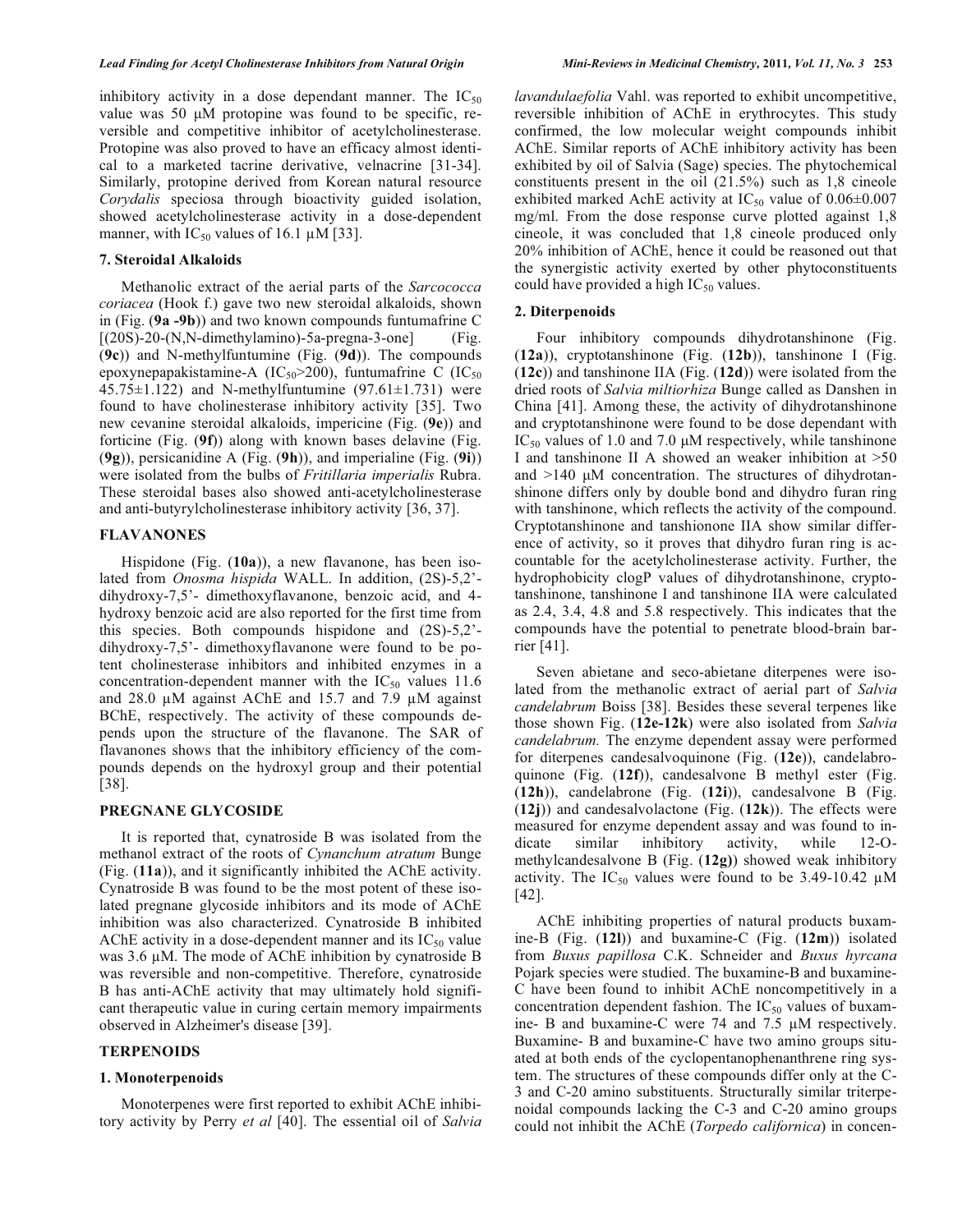

(a):  $R^1 = \alpha$ -CH<sub>3</sub>,  $R^2 = \beta$ -O,  $R^3$ kurramine-2'-β -N-oxide, (IC<sub>50</sub> 10.0μM) (b):  $R^1 = \beta$ -CH<sub>3</sub>,  $R^2 = \alpha$ -O,  $R^3$  $=$ H kurramine-2'- $\alpha$ -N-oxide (c):  $R^1 = CH_3$ ,  $R^2 = R^3$ 1,2-dehydroapateline



(d) R=H Cocsoline,  $(IC_{50} 47.6 \mu M)$ (e) R=CH<sub>3</sub> Cocsuline,  $(IC_{50} 12.0 \mu M)$ 



**Fig. (5).** Isoquinoline derivatives.



(d) Carinatumins A, IC<sub>50</sub> 4.6 μM) (e) Carinatumins B, IC<sub>50</sub> 7 μM) (f) Carinatumins C, (IC50 > 100 μM)

**Fig. (6).** Lycopodium alkaloids.

trations up to 1  $\mu$ M, which demonstrates the importance of these amino groups on the inhibitory activities of these compounds. The distances of C-3 amino nitrogen in both alkaloids and quaternary ammonium of decamethonium are 2.8 and 1.2 A˚, respectively. Therefore, it can be predicted that the C-3 tertiary ammonium of buxamine-C is better positioned as compared to secondary amino group of buxamine-B [43,15].

### **3. Triterpenoids**

 The ethanol extract of *Origanum majorana* L. was screened for its inhibitory activity on acetylcholinesterase. It showed the highest inhibitory effect on AChE *in vitro* among the herbs, edible plants and spices screened. By sequential fractionation of *Origanum majorana* L., the active component was identified as ursolic acid (3 -Hydroxyurs-12-en-28 oic acid) (Fig. (**13a**)). The ursolic acid of *Origanum*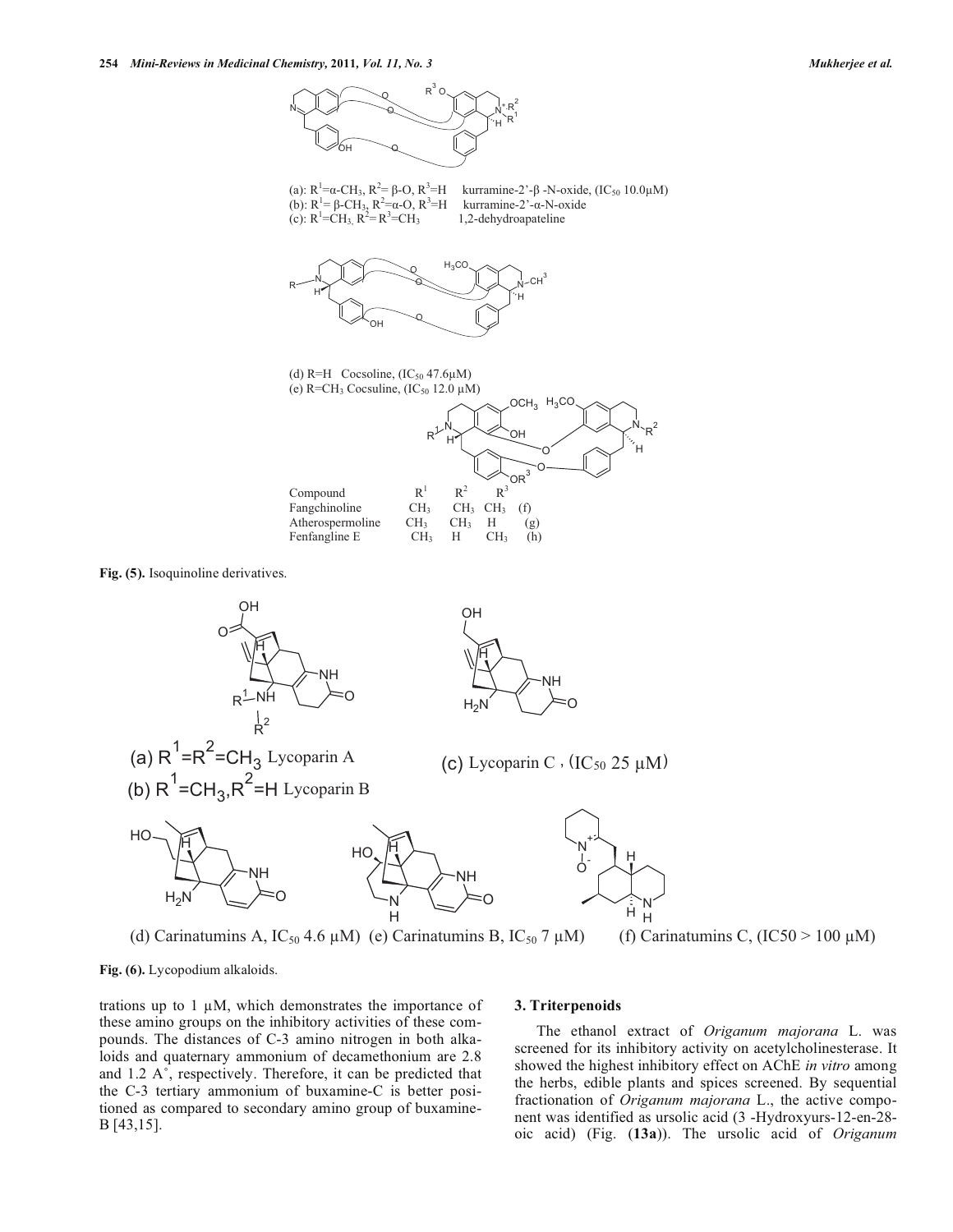Me

Me N H O

 $\mathbb{R}^1$ 

Me ĴĹ

unsaturation

H H

 $MeV$  Na<sub>21</sub>

R1  $\frac{2}{1}$ 



H H Me  $\Delta^{14,15}$ 

OAc H Me

 $R^4$   $R^5$  unsaturation

 $\bar{\epsilon}$ 

 (a) H Nb<br>-Me O H H CHO Me O

ĨĪ.

 $(b)$  OAc Me N

 $R<sup>1</sup>$ 

(d) H



Senecioyl **Tigalog** 



 $\ddot{\phantom{0}}$ 

 $R^2$   $R^3$   $R^4$ 

.<br>H Cinnamoyl

H

. الر

|            | $(c)$ H |  | $\Delta^{14,15}$ |
|------------|---------|--|------------------|
|            |         |  |                  |
|            |         |  |                  |
| <b>A A</b> |         |  |                  |

R4

|                                |                  | $\mathsf{r}_3$              |       |                                  |                                       |
|--------------------------------|------------------|-----------------------------|-------|----------------------------------|---------------------------------------|
| Compound                       | R <sup>1</sup>   | $R^2$                       | $R^3$ | R <sup>4</sup>                   | Unsaturation                          |
| (e) Salignenamide-C            | OH<br>HN-Tigloyl |                             | OAc   | NCH <sub>3</sub> ) <sub>2</sub>  | $\Delta$ $^{14,15}$                   |
| (f) Salignenamide-D            | $\alpha$ -OH     | HN-Tigloyl                  | H     | $N(CH_3)$                        | $\Delta$ $^{4,5} \&$ $\Delta^{16,17}$ |
| (g) 2β-Hydroxyepipachysamine-D | OH               | HN-Benzoyl                  | Н     | $N(CH_3)$                        |                                       |
| (h) Salignenamide-E            | Н                | $NCH_3COCH= CCH_3CH(CH_3),$ | Н     | $N(CH_3)2$                       | $\Delta^{16,17}$                      |
| (i) Salignenamide-F            | Н                | $NCH_3COCH= CCH_3CH(CH_3)$  | H     | $N(CH_3)2$                       |                                       |
| (i) Axillarine-C               | OH               | HN-Benzoyl                  | OAc   | $N(CH_3)$                        |                                       |
| (k) Axillarine-F               | ΟH               | HN-Tigloyl                  | OAc   | $N(CH_3)$                        |                                       |
| (1) Sarcorine                  | H                | NHAc                        | Н     | $N(CH_3)$                        |                                       |
| (m) Na-Demethylsaracodine      | Н                | NHCH <sub>3</sub>           | Н     | NCH <sub>3</sub> Ac              |                                       |
| (n) Saligcinnamide             | Н                | CH <sub>3</sub> N-Cinnamoyl | Н     | N(CH <sub>3</sub> ) <sub>2</sub> |                                       |
| (o) Salignenamide-A            | Н                | $NHCOCH=C(CH_3)CH(CH_3)$    | Н     | $N(CH_3)$                        |                                       |
| (p) Vaganine-A                 | Н                | HN-Senecioyl                | OAc   | $N(CH_3)$                        |                                       |
| (q) 5,6-Dehydrosarconidine     | Н                | NH(CH <sub>3</sub> )        | H     | N(CH3)2                          | $\Lambda^{16,17}$                     |
| (r) 2-Dydroxysalignarine-E     | OН               | OCH <sub>3</sub>            | Н     | $N(CH_3)$                        | $\Delta^{5.6} \& \, \Delta^{16,17}$   |
| (s) Salignamine                | Н                | OCH <sub>3</sub>            | Н     | $N(CH_3)$                        | $\Lambda^{5.6}$ & $\Lambda^{16,17}$   |
| (t) 2-Hydroxysalignamine-E     | <b>OH</b>        | HN-Tigloyl                  | Н     | $N(CH_3)$                        | $\Lambda^{4,5}$                       |
| (u) Epipachysamine-D           | Н                | HN-Benzoyl                  | H     | $N(CH_3)$                        |                                       |
| (v) Dictyophlebine             | Н                | NHCH <sub>3</sub>           | Н     | $N(CH_3)$                        |                                       |
| (w) Iso-N-formylchoneformine   | OН               | $N(CH_3)$                   | H     | <b>NHCHO</b>                     |                                       |
| (x) Sarcodinine                | Н                | $N(CH_3)$                   | Н     | $N(CH_3)$                        | $\Lambda^{5,6}$                       |

 $\overline{a}$ 

R1

H O



(y) Axillaridine-A HN-Benzoyl  $\Delta^{2,3}$ <br>(z) Sarsalignone HN-Tigloyl  $\Delta^{5,6}$  $(z)$  Sarsalignone HN-Tigloyl



**Fig. (7).** Pregnane alkaloids.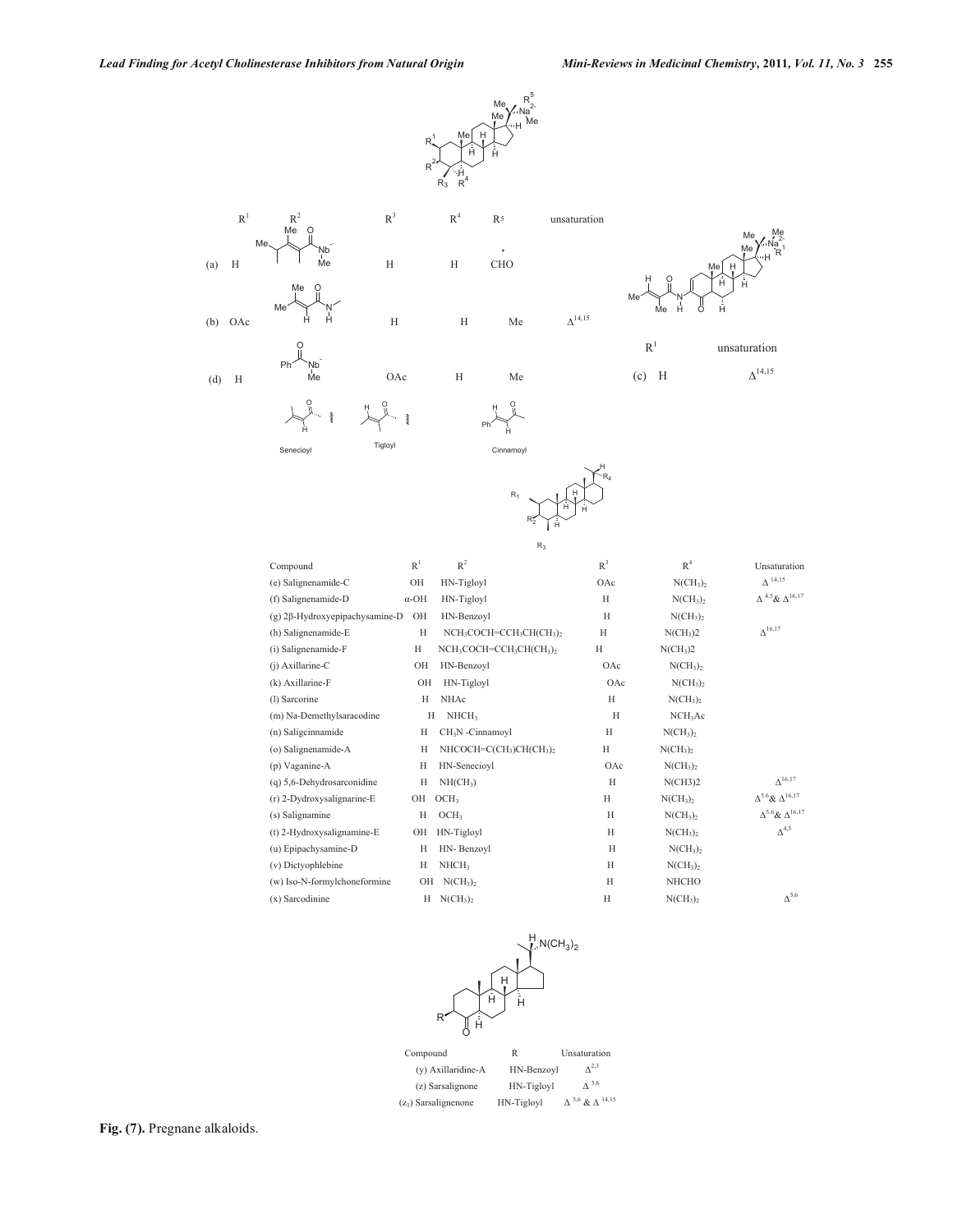

**Fig. (8).** Protopine.

*majorana* L. inhibited AChE activity in a dose-dependent and competitive/non-competitive type. The Ki value (representing the affinity of the enzyme and inhibitor) of *Origanum majorana* L. ursolic acid was 6 pM, and that of tacrine was  $0.4$  nM. The IC<sub>50</sub> value of the active compound is 7.5 nM and tacrine was  $1 \mu$ M.

 From the Km and Vmax value it was found that the compound inhibited the acetyl cholinesterase in a mixed (competitive / non-competitive) manner [44].

 The methanolic extract of the twigs of *Vaccinium oldhami* Miquel, a Korean natural product was found to have significant acetylcholinesterase (AChE) inhibitory activity. Bioassay-guided fractionation of the extract resulted in the isolation of two compounds, taraxerol (Fig. (**13b**)) and scopoletin as active constituents. These compounds were found to inhibit AChE in a dose-dependent manner, and the  $IC_{50}$ values of compounds taraxerol and scopoletin were 33.6 (79  $\mu$ M) and 10.0 (52  $\mu$ M) mg/mL, respectively. These compounds exhibit good activity due to their low molecular weight, as they can easily reach the site of action by crossing the blood-brain barrier [45].

# **4. Meroterpenoid**

 A seven-membered lactone type meroterpenoid isoterreulactone A (Fig. (**14a**)), was isolated from the solid state fermentation of *Aspergillus terreus* [46]. Meroterpenoids such as pyripyropene and oxalicine, and seven- membered lactone type terpenoids such as andilesins, anditomin, fumigatonin, and obacunol have been isolated from fungi [47,48]. Isoter-



**Fig. (9).** Steroidal Alkaloids.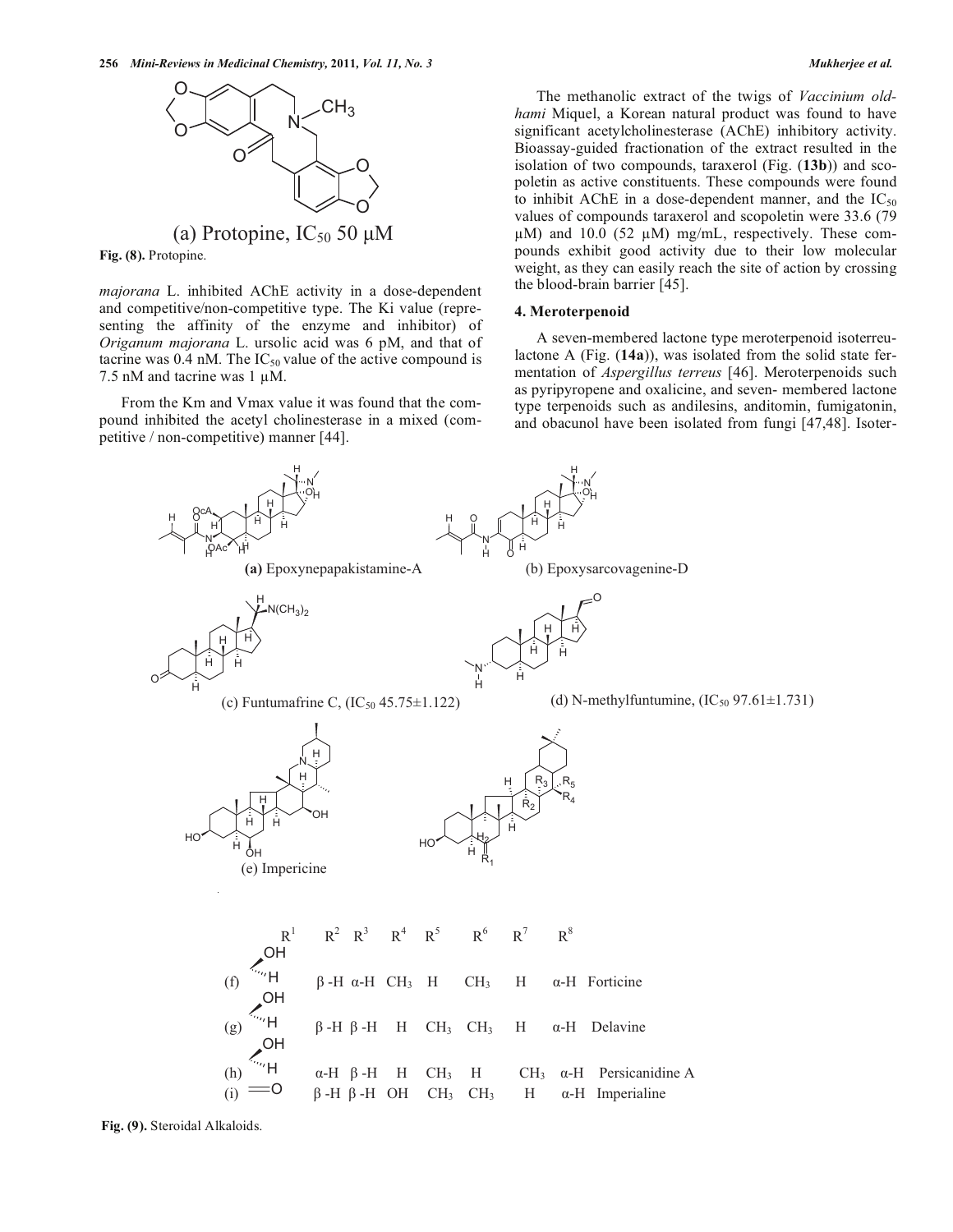

**Fig. (10).** Flavanones.

reulactone A inhibited acetylcholinesterase with an  $IC_{50}$ value of  $2.5 \mu M$  while did not inhibit butyrylcholinesterase even at 500 µM. Isoterreulactone A inhibited acetylcholinesterase in a dose-dependent mode with an  $IC_{50}$  ( $\mu$ M) value of 2.5. Anti-acetylcholinesterase activity of isoterreulactone A was 10 times weaker than that  $(0.23 \mu M)$  of terreulactone A, which suggested the important role of the ring A in acetylcholinesterase inhibitory activity.

# **STEROLS**

 Haloxysterols A (Fig. (**15a**)), B (Fig. (**15b**)), C (Fig. (**15c**)) and D (Fig. (**15d**)) have been isolated from the chloroform soluble fraction of *Haloxylon recurvum* Bunge ex Boiss, along with five known sterols, and all of them were found to inhibit AChE and BChE enzymes in a concentration-dependent manner. They found a non-competitive type



**Fig. (11).** Pregnane glycoside.

of inhibition. Their similar binding mode is not surprising because all of them have almost similar structures with minor differences only in the basic skeleton of the compounds. The inhibitory potential of these compounds can be the cumulative effect of hydrogen bonding and  $\pi$ - $\pi$  stacking interactions. The hydroxyl moieties present can be involved in hydrogen bonding with the amino acid residues of the active site of the AChE [49].

### **STILBENES**

Two active stilbene oligomers  $\alpha$  -viniferin (Fig. (16a)) and kobophenol A (Fig. (**16b**)) were isolated from the un-



(1) Buxamine–B,  $R^1$ =H,  $R^2$ =H, (IC<sub>50</sub>74 µM) (m) Buxamine-C R<sup>1</sup>-CH<sub>3</sub>, R<sup>2</sup>=H, (IC<sub>50</sub>7.5 μM)

**Fig. (12).** Diterpenoid.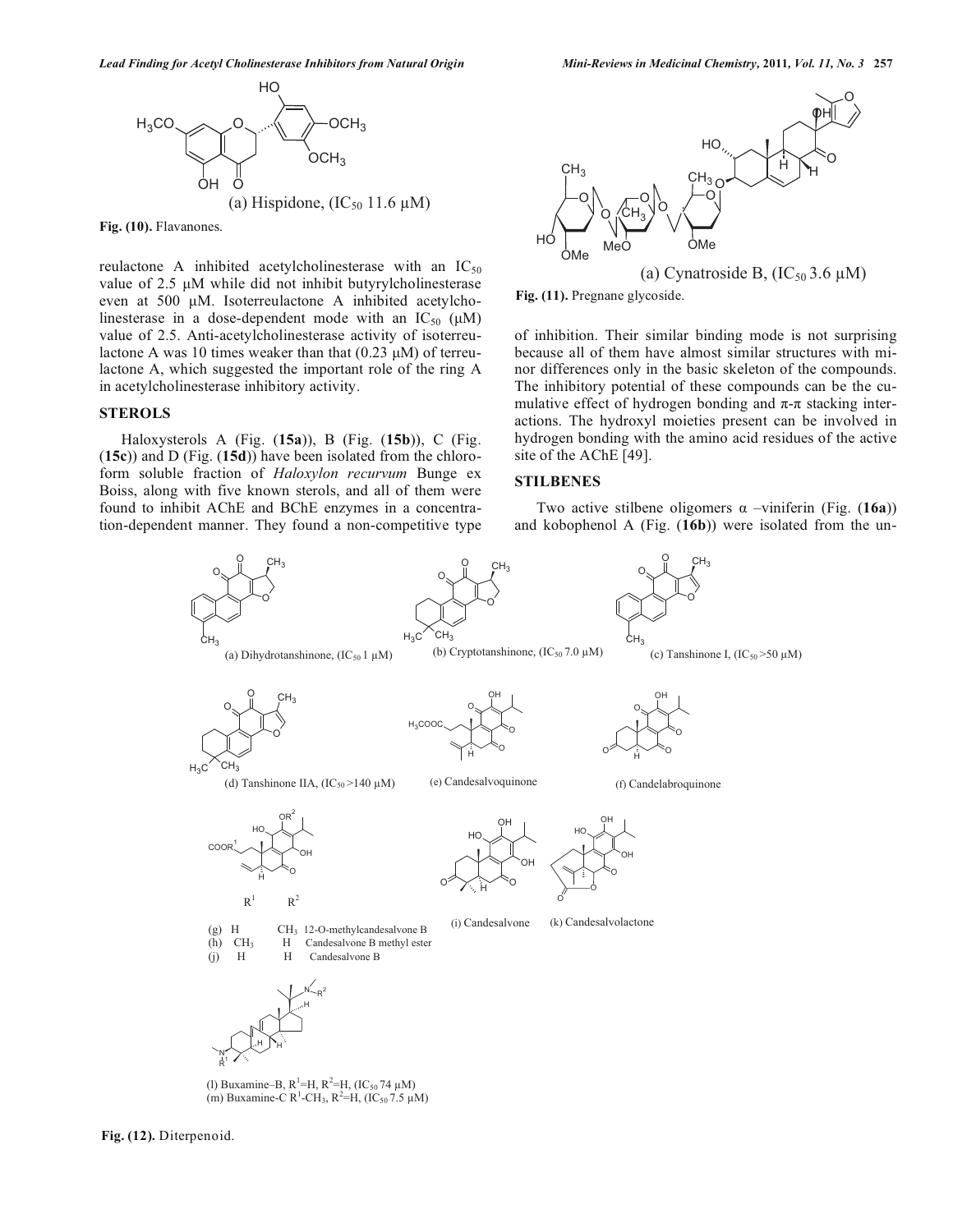HС

H (a) Ursolic acid,  $(IC_{50} 7.5 \text{ nM})$  (b) Taraxerol,  $(IC_{50} 79 \text{ µM})$ 

**Fig. (13).** Triterpenes.

derground parts of *Caragana chamlague* LAMRK (Leguminosae). Both  $\alpha$  –viniferin and kobophenol A inhibited AChE activity in a dose-dependent manner, and the  $IC_{50}$  values were found to be 2.0 and 115.8 mM respectively. Among the two, the AChE inhibitory activity of  $\alpha$  –viniferin was found to be specific, reversible and noncompetitive.  $\alpha$  – viniferin has an appropriately bulky structure that masks AChE and was supposed to prevent acetylthiocholine iodide from binding to AChE in a noncompetitive manner. In contrast, in the case of kobophenol A, while it has a bulky structure, its activity may be lowered due to the simple difficulty of accessibility to AChE [50].



**Fig. (14).** Meroterpenoid. (a) Isoterreulactone A,  $IC_{50}$  2.5  $\mu$ M)

## **WITHANOLIDES**

 The withanolides are a group steroids present in, with a lactone-containing side chain of nine carbons attached at C-

17. A total of six withanolides were isolated from the whole plant of *Withania somnifera* (L.) Dunal. Their structures were characterized as shown Fig. (**17a-17f**), respectively. Compounds 5b, 6b -epoxy-4b, 17a, 27-trihydroxy-1 oxowitha- 2, 24-dienolide, withaferin-A, 6a,7a-epoxy-5a, 20b -dihydroxy-1-oxowitha- 2,24-dienolide and 5b, 6b epoxy-4b-hydroxy-1-oxowitha-2,14,24-trienolide displayed inhibitory potential against butyrylcholinesterase, but only compounds withaferin-A, 2,3-dihydrowithaferin-A and 5b ,6b -epoxy-4b -hydroxy-1-oxowitha-2,14,24-trienolide were found to be active against acetylcholinesterase. Compounds (**17a-17f**) were screened for their anti-cholinesterase activity in a mechanism-based assay. Compounds 5b, 6b -epoxy-4b, 17a, 27-trihydroxy-1-oxowitha- 2,24-dienolide  $(IC_{50} 161.5$  $\mu$ M), withaferin-A (IC<sub>50</sub> 84.0  $\mu$ M), 6a,7a-epoxy-5a,20b dihydroxy-1-oxowitha- 2,24-dienolide (IC<sub>50</sub> 50.5  $\mu$ M), and 5b ,6b -epoxy-4b -hydroxy-1-oxowitha-2,14,24-trienolide  $(IC_{50}$  124.0  $\mu$ M) were found to be active against AChE. Similarly, compounds withaferin-A (IC<sub>50</sub> 125.0  $\mu$ M), 2,3dihydrowithaferin-A (IC<sub>50</sub> 500.  $\mu$ M), and 5b,6b -epoxy-4b hydroxy-1-oxowitha-2,14,24-trienolide  $(IC_{50} 62.5 \mu M)$  inhibited the activity of BchE significantly [51].

 The methanol extract of *Gentiana campstris* (L.) DC leaves were found to exhibit significant inhibition of AChE

# **XANTHONES**

activity. Four xanthones as shown in Fig. (18a-18<sub>d</sub>) were found to be responsible for the activity. It was found that all OH  $R =$ R R OH OH Haloxysterols A Haloxysterols B R R OH OH OH

Haloxysterols C Haloxysterols D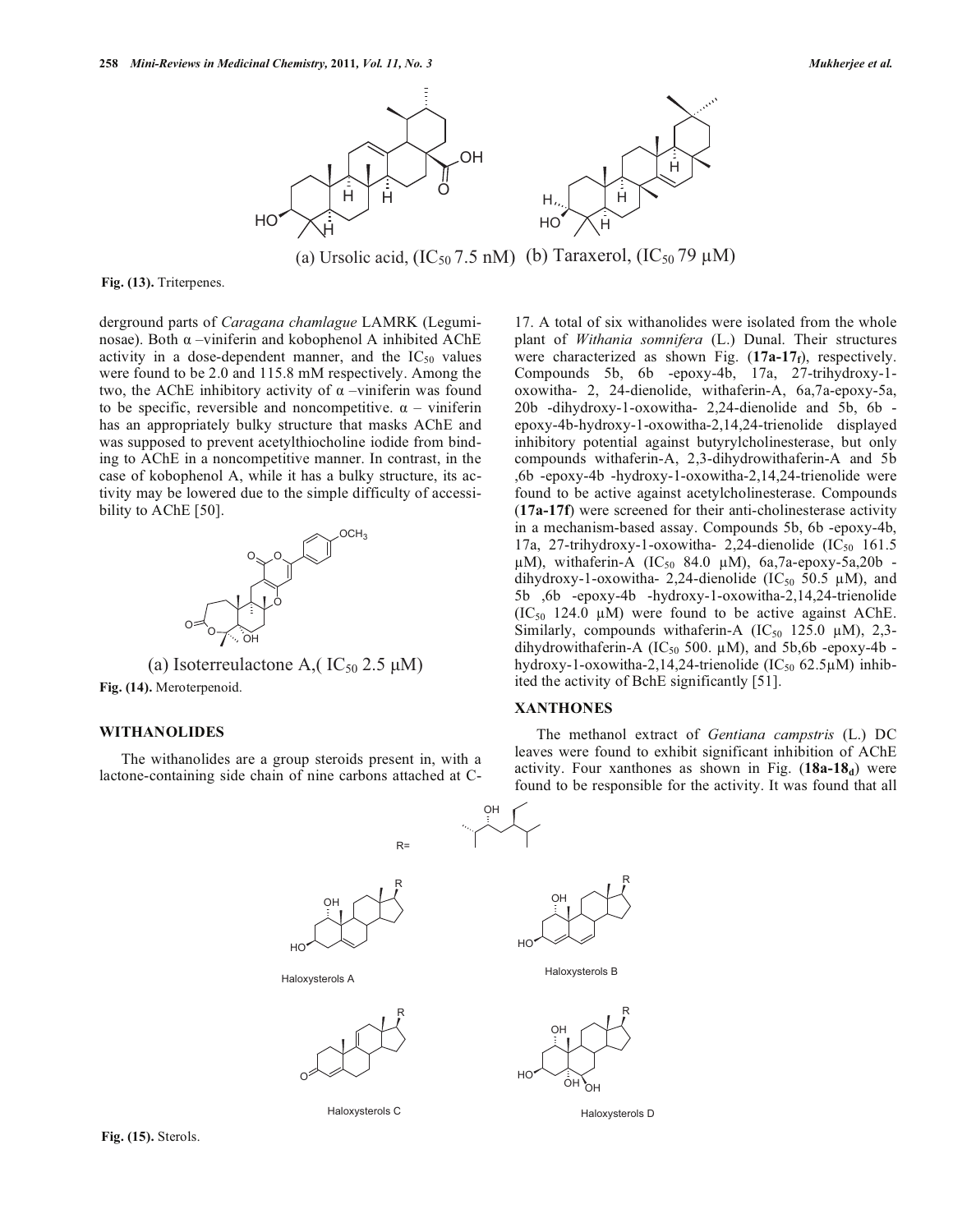

**Fig. (16)** Stilbenes.



 $(a)$  R=OH (6a,7a-epoxy-3b,5a,20b -trihydroxy-1-oxowitha-24-enolide) (e) R=H,  $\Delta^{2,3}$  (6a,7a-epoxy-5a,20b -dihydroxy-1-oxowitha- 2,24-dienolide), (IC<sub>50</sub> 50.5 µM)



**Fig. (17).** Withanolides.

the xanthones inhibited the enzyme at less than  $0.5\mu$ g and bellidifolin was more active than bellidin and bellidin 8-O-  $\beta$ glucopyrnoside was more active than belllidin 8-O- $\beta$ glucopyranoisde suggesting the significance of methoxy group in position C-3 [52, 3].

OR2 OH O OH OR<sup>1</sup> (a) R1 =CH3, R2 = --glucopyranosyl (b) R1 = R2 = H (c) R1 = CH3, R2 = H (d) R1 = H, R2 = --glucopyranosyl N

**Fig. (18).** Xanthone.

# **ZEATIN**

 Zeatin (Fig. (**19**)) is a member of the plant growth hormone family known as cytokinins. The methanol extract from *Fiatoua villosa* (Thunb.) Nakai among 100 traditional edible plants tested were showed the most potent inhibitory effect (51%) on acetylcholinesterase *in vitro*. Zeatin was isolated from this extract and tested for acetylcholinesterase inhibitory activity, which could easily reach the site of action after oral or transdermal administration, because the molecule could cross the blood-brain barrier. Thus this active component could slow down the decline of cognitive function and memory in some patients with mild or moderate AD [53].



**Fig. (19).** Zeatin.

## **CONCLUSION**

 Alzheimer's disease (AD) is one of the most common forms of dementia affecting a large number of geriatric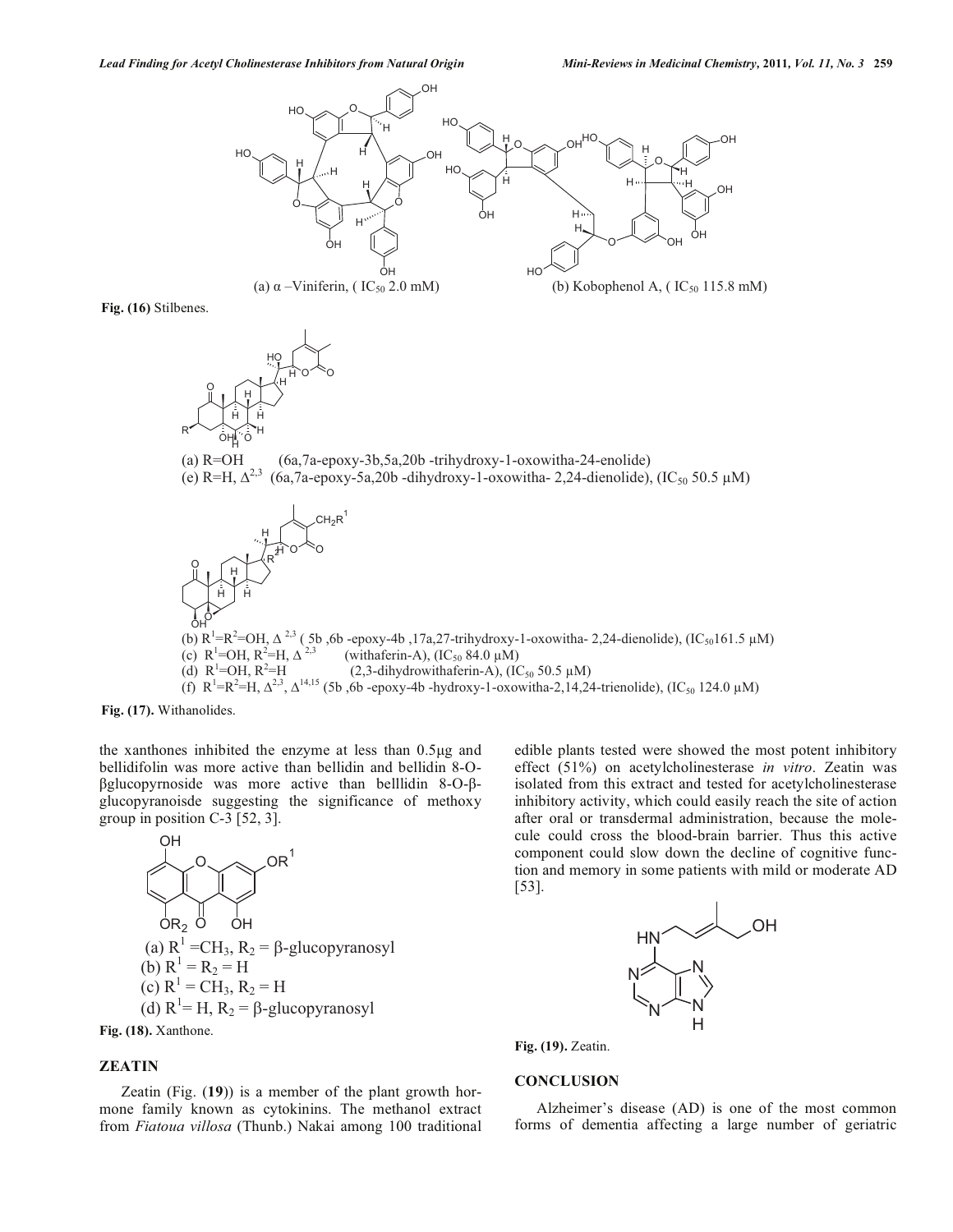population, which is due to the depletion of ACh. The ACh has a very short half-life due to the presence of large amounts of acetylcholinesterase (AChE), an enzyme which hydrolyses the ester bond in the molecule, thus leading to loss of stimulatory activity. Even though amyloid pathway is also a suggested pathway for the disease, AChE pathway is so far the most promising hypothesis. The cholinergic hypothesis of Alzheimer's disease is based on the presynaptic deficits found in the brains of patients with Alzheimer's disease and studies of the role of ACh in animal and human behaviour. Although it is now clear that cholinergic dysfunction may not cause cognitive impairment directly, but rather indirectly, by interfering with attentional processing, the hypothesis predicted that cholinomimetic drugs would improve cognitive function. This prediction was not fully realized with compounds because the emergence of side effects that may have constrained the dosing regimen to subefficacious doses. Poor tolerability seems to be less of an issue for the second generation compounds of the type now being licensed for the treatment of Alzheimer's disease. With improved diagnosis, careful patient selection, and fewer side effects, such compounds will establish its cholinomimetic therapy. Moreover, the emerging relation between neurotransmission and metabolism of two key proteins involved in Alzheimer's disease, APP and tau, raises the possibility that second generation ChE inhibitors may alter disease pathology and progression. However, acetylcholinesterase inhibitors have been accepted to be the most effective for the treatment of AD, up to the present. The effect on the activities of AChE not associated with nervous transmission is more difficult to predict, but inhibitors of these aspects of its function have been predicted as worth exploring in the search for novel drugs.

 Ethno medicinal plants have been a huge resource for AChE inhibition activity [3, 54] and thus used widely for the treatment of Alzheimer's disease. The search for the plant derived molecules has accelerated in view of the benefits of these drugs not only in the treatement of AD but in other forms of dementia also [55-58]. More likely is the fact that discovery of AChE inhibitory compounds in traditional remedies, may explain their use in improving memory and other cognitive functions associated with cholinergic stimulation. Several phytomolecules from therapeutically potential plants play major role as AChE inhibitors. These phytomolecules of different chemical classes act by binding to various active sites of the receptor. The structure of these phytomolecules plays a major role in this type of inhibition. The use of the enzyme kinetics for determining the inhibition by isoenzymes with known variations and mutations in the amino acid sequence has helped the comparison of several binding areas. This has been especially facilitated by the use of molecular modeling programs. By using these techniques it has been clarified that the positively-charged nitrogen in these phytomolecules binds to the active site, even though several molecules have potential activities even in the absence of nitrogen. Further this was confirmed by earlier hypotheses about the structural features necessary for a molecule to have such type of inhibitory effects.

 The data concerning AChE inhibitors isolated from the plants are complicated by the complexity of their molecular forms. In spite of the deficiencies in the literature concerning the correlation of structure with its activity the overall observation of current status in the research in this regard provide necessary inputs for boosting strategies to develop a valuable and more useful molecule from the ethno medicinal resources. Though a good number of AChE inhibitors have been developed from plants, the present drugs available for the treatment of AD possess some side effects and are effective only against the mild type of AD. Hence it is required to develop a potential phytomolecule from the yet to be explored ethnomedicinal plants. A potential molecule can be developed at ease when the relationship between the structure and their activity is well understood. With this in their mind scientists will have to look towards nature for another diverse molecule with a novel mode of action to tackle this alarming disease.

## **ACKNOWLEDGEMENTS**

 The author wishes to express their gratitude to the Department of Science and Technology, Government of India for financial support through SERC project grant [F. No.- SR/SO/HS-11/2008. Thanks are also due to the University Grant Commission [UGC], Government of India, for providing the financial assistance to the School of Natural Product Studies, JU. File No 33-119/2007 (SR).

### **REFERENCES**

- [1] Raskin, I.; Ribnicky, D.M.; Komarnytsky, S.; Ilic, N.; Poulev, A.; Borisjuk, N.; Brinker, A.; Moreno, D.A.; Ripoll, C.; Yakoby, N.; O'Neal, J.M.; Cornwell, T.; Pastor, I.; Fridlender, B. Plants and human health in the twenty-first century. *Trends. Biotechnol*., **2002**, *20*, 522-531.
- [2] Mukherjee, P.K.; Venkatesh, M.; Kumar, V. An overview on the development in regulation and control of medicinal and aromatic plants in the Indian system of medicine. *Bol. Latinoam. Caribe. Plant. Med. Aromaticas*., **2007**, *6*, 129 – 136.
- [3] Mukherjee, P.K.; Kumar, V.; Mal, M.; Houghton, P.J. Acetyl cholinesterase inhibitors from plants. *Phytomedicine*, **2007**a, *14*, 289- 300.
- [4] Mukherjee, P.K.; Kumar, V.; Houghton, P.J. Screening of Indian medicinal plants for acetyl cholinesterase inhibitory activity. *Phytother. Res*., **2007**b, *21*, 1142-1145.
- [5] Mukherjee, P.K.; Kumar, V.; Mal, M.; Houghton, P.J. Some Pharmacognostical Characteristics of *Asparagus recemosus* Willd Roots. *Planta Med*., **2007**c, *73*, 283-285.
- [6] Mukherjee, P.K.; Ahamed, N.; Kumar, V.; Mukherjee, K.; Houghton, P.J. Protective effect of biflavones from *Araucaria bidwillii* Hook in rat cerebral ischemia/reperfusion induced oxidative stress. *Behav. Brain. Res*., **2007**d, *178*, 221-228.
- [7] Francis, P.T.; Palmer, A.M.; Snape,M.; Wilcockc, G.K. The cholinergic hypothesis of Alzheimer's disease: a review of progress. *J. Neurol. Neurosurg. Psychiatr*., **1999**, *66*, 137-47.
- [8] Moraes-Cerdeira, R.M.; Burandt, C.L. Jr.; Bastos, J.K.; Nanayakkara, D.; Mikell, J.; Thurn, J.; McChesney, J.D. Evaluation of four Narcissus cultivars as potential sources for galanthamine production. *Planta. Med.*, **1997**, *63*, 472-274.
- [9] Viladomat, F.; Bastida, J.; Codina, C. Narcissus Alkaloids. XVII. Obesine, a novel alkaloid from *Narcissus obesus*. *J. Nat. Prod.,* **1992**, *55*, 804-806.
- [10] Schrattenholz, A.; Pereira, E.F.; Roth, U.; Weber, K.H.; Albuquerque, E.X.; Maelicke, A. Agonist responses of neuronal nicotinic acetylcholine receptors are potentiated by a novel class of allosterically acting ligands. *Mol. Pharmacol*., **1996**, *49*, 1–6.
- [11] Coyle, J.; Kershaw, P. Galantamine, a cholinesterase inhibitor that allosterically modulates nicotinic receptors: effects on the course of Alzheimer's disease. *Biol. Psychiatry*., **2001**, *49*, 289–299.
- [12] Tariot, P. Current status and new developments with galantamine in the treatment of Alzheimer's disease. *Expert. Opin. Pharmacother*., **2001,** *2*, 2027–2049.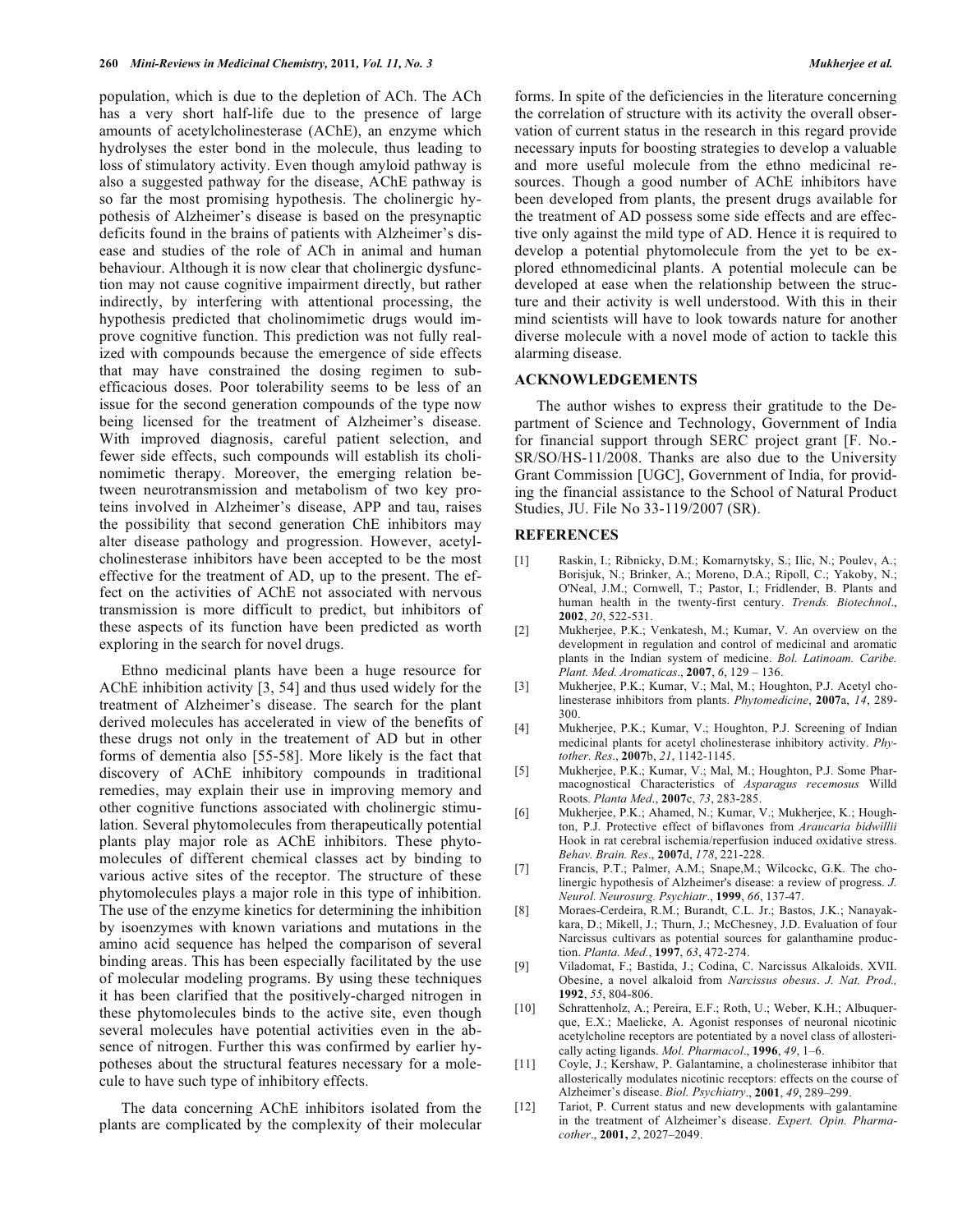- [13] Lilienfeld, S. Galantamine a Novel Cholinergic Drug with a Unique Dual Mode of Action for the Treatment of Patients with Alzheimer's Disease. *CNS. Drug. Rev*., **2002**, *8*, 159–176.
- [14] Thomsen, T.; Kewitz, H. Selective inhibition of human acetylcholinesterase by galanthamine *in vitro* and *in vivo*. *Life. Sci.*, **1990**, *46*, 1553-8.
- [15] Houghton, P.J.; Rena, Y.; Howes, M. Acetylcholinesterase inhibitors from plants and fungi. J.*Nat. Prod. Rep*., **2006**, *23*, 181–199.
- [16] Rollinger, J.M.; Schuster, D.; Baier, E.; Ellmerer, E.P.; Langer, T.; Stuppner, H. Taspine: bioactivity-guided isolation and molecular ligand-target insight of a potent acetylcholinesterase inhibitor from *Magnolia x soulangiana*. *J. Nat. Prod*., **2006,** *69*, 1341-6.
- [17] David, M.; Pickering, A.T.; Perry, Elaine K. Medicinal Plant Extracts for the Treatment of Dementia: A Review of their Pharmacology, Efficacy and Tolerability. *CNS. Drugs*., **2000**, *13*, 201-213.
- [18] Greenblatt, H.M.; Kryger, G.; Lewis, T.; Silman, I.; Sussman, J.L. Structure of acetylcholinesterase complexed with (-)-galanthamine at 2.3 A resolution. *FEBS. Letters*., **1999,** *463*, 321–6.
- [19] Lo´pez, S.; Bastida, J.; Viladomat, F.; Codina, C. Acetylcholinesterase inhibitory activity of some Amaryllidaceae alkaloids and Narcissus extracts. *Life. Sci*., **2002**, *71*, 2521–2529.
- [20] Elgorashi, E.E.; Stafford, G. I.; Staden J van. Acetylcholinesterase Enzyme Inhibitory Effects of Amaryllidaceae Alkaloids. *Planta. Med*., **2004**, *70*, 260-262.
- [21] Andrade, M.T.; Lima, J.A.; Pinto, A.C.; Rezende, C.M.; Carvalho, M.P.; Epifanio, R.A. Indole alkaloids from *Tabemaemontana australis* (Muell. Arg) Miers that inhibit acetylcholinesterase enzyme*. Bioorg. Med. Chem*., **2005***, 13*, 4092-4095.
- [22] Omura, S.; Kuno, F.; Otoguro, K.; Sunazuka, T.; Shiomi, K.; Masuma, R.; Iwai, Y. Arisugacin, a novel and selective inhibitor of acetylcholinesterase from Penicillium sp. *J. Antibiot. (Tokyo)*., **1995**, *48*, 745–746.
- [23] Otoguro, K.; Kuno, F.; Omura, S. Arisugacins, selective acetylcholinesterase inhibitors of microbial origin. *Pharmacol. Ther.,* **1997**, *76*, 45–54.
- [24] Rahman, A.-U.; Wahab , A.T.; Nawaz, S.A.; Choudhary, I.M. New cholinesterase inhibiting bisbenzylisoquinoline alkaloids from Cocculus pendulus. *Chem. Pharm. Bull. (Tokyo)*, **2004**, *52*, 802-6.
- [25] Markmee, S.; Ruchirawat, S.; Prachyawarakorn, V.; Ingkaninan, K.; Khorana, N. Isoquinoline derivatives as potential acetylcholinesterase inhibitors. *Bioorg. Med. Chem. Lett*., **2006**, *16*, 2170-72.
- [26] Hirasawa, Y.; Kato, E.; Kobayashi, J.; Kawahara, N.; Goda, Y.; Shiro, M.; Morita, H. Lycoparins A-C, new alkaloids from *Lycopodium casuarinoides* inhibiting acetylcholinesterase*. Bioorg. Med. Chem*., **2008**, *16*, 6167–71
- [27] Choo, C.Y.; Hirasawa, Y.; Karimata, C.; Koyama, K.; Sekiguchi, M.; Kobayashid, J.; Morita, H. Carinatumins A-C, new alkaloids from *Lycopodium carinatum* inhibiting acetylcholinesterase. *Bioorg. Med. Chem*., **2007**, *15*, 1703–07.
- [28] Choudhary, M.I.; Devkota, K.P.; Nawaz, S.A.; Ranjit, R.; Rahman, A.-U. Cholinesterase inhibitory pregnane-type steroidal alkaloids from *Sarcococca hookeriana*. *Steroids*, **2005**, *70*, 295–303.
- [29] Asaad, K.; Zaheer-Ul-Haq.; Shazia, A.; Riaz, K.M.; Rahman, A.- U.; Choudhary, M.I. Kinetics and structure–activity relationship studies on pregnane-type steroidal alkaloids that inhibit cholinesterases. *Bioorg. Med. Chem*., **2004**, *12*, 1995-2003.
- [30] Rahman, A-U.; Zaheer-ul-Haq, Khalid, A.; Anjum, S.; Khan, M.R.; Choudhary, M. I. Pregnane-type Steroidal Alkaloids of *Sarcococca saligna*: A New Class of Cholinesterases Inhibitors. *Helv. Chim. Acta*., **2002**, *85*, 678–88.
- [31] Jewers, K.; Manchanda, A. H. The proton magnetic resonances spectra of protoberberium salts. *J. Chem. Soc. Perkin II*., **1972**, 1393-1396.
- [32] Tani, C.; Nagakura, N.; Sugiyama, N. Studies on the alkaloids of Papaveraceous plants. XXI. Alkaloids of *Corydalis speciosa* Maxim. (1). The isolation of the tertiary bases by the multi-buffered D.C.C.C. *Yakugaku Zasshi*, **1975**, *95*, 838-842.
- [33] Kim, D.K.; Lee, K.T.; Baek, N.I.; Kim, S.H.; Park, H.W.; Lim, J.P.; Shin, T.Y.; Eom, D.O.; Yang, J.H.; Eun, J.S. Acetylcholine esterase inhibitors from the aerial parts of *Corydalis speciosa. Arch. Pharm. Res*., **2004**, *11*, 1127-1131.
- [34] Adsersen, A.; Kjølbyea, A.; Dalla, O.; Jäger, A. K. Acetylcholinesterase and butyrylcholinesterase inhibitory compounds from *Corydalis cava* Schweigg. & Kort. *J. Ethnopharmacol*., **2007**, *113*, 179-182.
- [35] Kalauni, S.K.; Choudhary,M.I.; Khalid, A.; Manandhar,M.D.; Shaheen, F.; Rahman, A-U.; Gewali, M.B. New cholinesterase inhibiting steroidal alkaloids from the leaves of *Sarcococca coriacea* of Nepalese origin. *Chem. Pharm. Bull.*, **2002**, *50*, 1423-6.
- [36] Rahman, A-U.; Akhtar, M.N.; Choudhary, M. I.; Tsuda, Y.; Sener, B.; Khalid, A.; Parvez, M. New Steroidal Alkaloids from *Fritillaria imperialis* and Their Cholinesterase Inhibiting Activities. *Chem. Pharm. Bull*., **2002**, *50*, 1013-1016.
- [37] Li, H.J.; Jiang, Y.; Li, P. Chemistry, bioactivity and geographical diversity of steroidal alkaloids from the Liliaceae family. *Nat. Prod. Rep*., **2006**, *23*, 735–752.
- [38] Ahmad, I.; Anis, I.; Malik, A.; Nawaz, S. A.; Choudhary, M.I*.* Cholinesterase Inhibitory Constituents from *Onosma hispida*. *Chem. Pharm. Bull*., **2003**, *51*, 412-414.
- [39] Lee, K.Y.; Yoon, J.S.; Kim, E.S.; Kang, S.Y.; Kim, Y.C. Antiacetylcholinesterase and anti-amnesic activities of a pregnane glycoside, cynatroside B, from *Cynanchum atratum*. *Planta. Med*., **2005**, *71*, 7-11.
- [40] Perry, N.S.L.; Houghton, P.G.; Theolad, A.E.; Jenner, P.; Perry, E.K. In-vitro inhibition of human erythrocyte acetylcholine esterase by *Salvia lavandulaefolia* essential oil and constituent terpenes. *J. Pharm. Pharmacol*., **2000**, *52*, 895-902.
- [41] Yuhao, R.; Houghton, P. J.; Hider, R.C.; Howes, M.J .R. Novel Diterpenoid Acetylcholinesterase Inhibitors from *Salvia miltiorhiza*. *Planta. Med*., **2004**, *70*, 201-204.
- [42] Janicsak, G.; Hohmann, J.; Zupko, I.; Forgo, P.; Redei, D.; Falkay, G.; Mathe,-I. Diterpenes from the aerial parts of *Salvia candelabrum* and their protective effects against lipid peroxidation. *Planta. Med*., **2003**, *69*, 1156-9.
- [43] Khalid, A.; Azim, M.K.; Parveen, S.; Rahman, A-U.; Choudhary, M.I. Stuctural basis of Acetylcholinesterase inhibition by triterpenoidal alkaloids. *Biochem. Biophys. Res. Commun.*, **2005**, *331*, 1528-1532.
- [44] Chung, Y.K.; Heo, H.J.; Kim, E.K.; Kim, H.K.; Huh, T.L.; Lim, Y.; Kim, S.K.; Shin, D.H. Inhibitory effect of ursolic acid purified from *Origanum majorana* L on the acetylcholinesterase. *Mol. Cells*., **2001**, *11*,137-43.
- [45] Lee, J.H.; Lee, K.T.; Yang, J.H.; Baek, N.I.; Kim, D.K Acetylcholinesterase inhibitors from the twigs of *Vaccinium oldhami* Miquel. *Arch. Pharm. Res*., **2004,** *27*, 53-56.
- [46] Yoo, I.D.; Cho, K.M.; Lee, C.K.; Kim,W.G. Isoterreulactone A, a novel meroterpenoid with anti-acetylcholinesterase activity produced by *Aspergillus terreus*. *Bioorg. Med. Chem. Lett.*, **2005**, *15*, 353-356.
- [47] Omura, S.; Tomoda, H.; Kim, Y.K.; Nishida, H. Pyripyropenes, highly potent inhibitors of acyl-CoA:cholesterol acyltransferase produced by *Aspergillus fumigatus. J. Antibiot*., **1993**, *46*, 1168– 1169.
- [48] Simpson, T. Applications of multinuclear NMR to structural and biosynthetic studies of polyketide microbial metabolites. *J. Chem. Soc. Rev*., **1987**, *16*, 123–160.
- [49] Ahmed, E.; Nawaz, S.A.; Malik, A.; Choudhary, M. I. Isolation and cholinesterase-inhibition studies of sterols from *Haloxylon recurvum*. *Bioorg. Med. Chem. Lett*., **2006**, *16*, 573–580.
- [50] Orhan, D.D.; Orhan, N.; Ergun, E.; Ergun. F.J. Hepatoprotective effect of *Vitis vinifera* L. leaves on carbon tetrachloride-induced acute liver damage in rats. *J. Ethnopharmacol*. **2007**, *112*, 145-151.
- [51] Choudhary, M.I.; Yousuf, S.; Nawaz, S.A.; Ahmed, S.; Rahman, A-U. Cholinesterase inhibiting withanolides from *Withania somnifera*. *Chem. Pharm. Bull*., **2004**, *52*, 1358-1361.
- [52] Urbain, A.; Marston, A.; Queiroz, E.F.; Ndjoko, K.; Hostettmann, K. Xanthones from *Gentiana campestris* as New Acetylcholinesterase Inhibitors*. Planta. Med.,* **2004**, *70*, 1011-1014.
- [53] Heo, H.J.; Hong, S.C.; Cho, H.Y.; Hong, B.; Kim, H.K.; Kim, E.K.; Shin, D.H. Inhibitory effect of zeatin, isolated from Fiatoua villosa, on acetylcholinesterase activity from PC12 cells. *Mol. Cells*., **2002**, *13*;113-117.
- [54] Mukherjee, P.K.; Evaluation of Indian Traditional Medicine. *Drug. Inf. J*., **2001**, *35*, 620.
- [55] Mukherjee, P.K.; Rai, S,; Kumar, V.; Mukherjee, K.; Hylands, P. J.; Hider, R. C.; Plants of Indian origin in Drug discovery. *Expert Opin. Drug Discov*., **2007**, *2*, 633 -657.
- [56] Mukherjee, P.K.; Wahile, A.; *J*. Leads from Indian medicinal plants with hypoglycemic potentials. *J. Ethnopharmacol*., **2006**, *103*, 25-35.